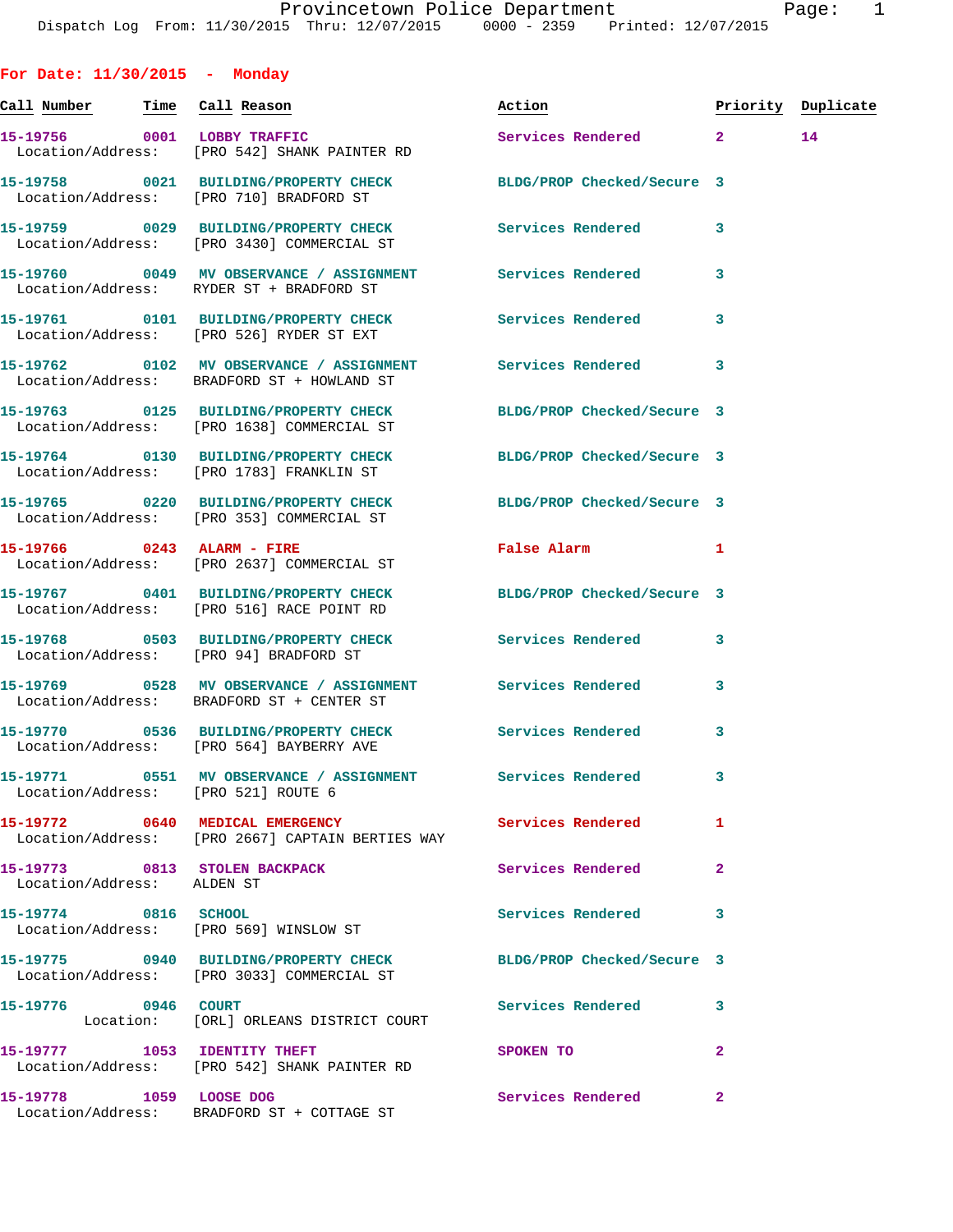|                                      | Dispatch Log From: 11/30/2015 Thru: 12/07/2015 0000 - 2359 Printed: 12/07/2015                                 | Provincetown Police Department |              | Page: 2 |  |
|--------------------------------------|----------------------------------------------------------------------------------------------------------------|--------------------------------|--------------|---------|--|
|                                      | 15-19779 1114 MEDICAL EMERGENCY Transported to Hospital 1<br>Location/Address: [PRO 3222] ALDEN ST             |                                |              |         |  |
|                                      | 15-19781 1230 FIRE SPRINKLER<br>Location/Address: [PRO 285] COMMERCIAL ST                                      | Services Rendered 1            |              |         |  |
|                                      | 15-19782 1238 ASSIST AGENCY / MUTUAL AID Services Rendered<br>Location/Address: [PRO 2078] BERRY LN            |                                | 3            |         |  |
|                                      | 15-19783 1302 BUILDING/PROPERTY CHECK BLDG/PROP Checked/Secure 3<br>Location/Address: [PRO 2568] COMMERCIAL ST |                                |              |         |  |
|                                      | 15-19784 1325 MV OBSERVANCE / ASSIGNMENT<br>Location/Address: SHANK PAINTER RD + JEROME SMITH RD               | No Action Required 3           |              |         |  |
|                                      | 15-19785 1519 PARK, WALK & TALK<br>Location/Address: [PRO 105] COMMERCIAL ST                                   | Services Rendered              | $\mathbf{2}$ |         |  |
|                                      | 15-19786 1547 BUILDING/PROPERTY CHECK Services Rendered<br>Location/Address: [PRO 526] RYDER ST EXT            |                                | $\mathbf{3}$ |         |  |
|                                      | 15-19787 1628 BUILDING/PROPERTY CHECK BLDG/PROP Checked/Secure 3<br>Location/Address: [PRO 3033] COMMERCIAL ST |                                |              |         |  |
| Location/Address: [PRO 3440] ROUTE 6 | 15-19788 1644 MV OBSERVANCE / ASSIGNMENT Citation/Warning Issued 3                                             |                                |              |         |  |
|                                      | 15-19789 1652 MV STOP<br>Location/Address: [PRO 2513] ROUTE 6                                                  | <b>VERBAL WARNING</b>          | 3            |         |  |
|                                      | 15-19790 1740 PARK, WALK & TALK Services Rendered 2<br>Location/Address: [PRO 182] COMMERCIAL ST               |                                |              |         |  |
|                                      | 15-19791 1754 BUILDING/PROPERTY CHECK BLDG/PROP Checked/Secure 3<br>Location/Address: [PRO 1783] FRANKLIN ST   |                                |              |         |  |
|                                      | 15-19792 1834 VERBAL HEADLIGHT 1999 VERBAL WARNING 3<br>Location/Address: CONWELL ST + HARRY KEMP WAY          |                                |              |         |  |
|                                      | 15-19793 1840 BUILDING/PROPERTY CHECK BLDG/PROP Checked/Secure 3<br>Location/Address: [PRO 1638] COMMERCIAL ST |                                |              |         |  |
|                                      | 15-19794 1857 BAR CHECK<br>Location/Address: [PRO 2737] COMMERCIAL ST                                          | Services Rendered 2            |              |         |  |
|                                      | 15-19795 1933 BUILDING/PROPERTY CHECK BLDG/PROP Checked/Secure 3<br>Location/Address: [PRO 519] RACE POINT RD  |                                |              |         |  |
|                                      | 15-19796 2118 BURGLAR ALARM<br>Location/Address: [PRO 125] COMMERCIAL ST                                       | False Alarm                    | $\mathbf{1}$ |         |  |
|                                      | 15-19797 2134 BUILDING/PROPERTY CHECK BLDG/PROP Checked/Secure 3<br>Location/Address: [PRO 433] RYDER ST EXT   |                                |              |         |  |
|                                      | 15-19799 2322 MV OBSERVANCE / ASSIGNMENT Services Rendered 3<br>Location/Address: [PRO 2489] BRADFORD ST       |                                |              |         |  |
|                                      | 15-19798 2323 BUILDING/PROPERTY CHECK BLDG/PROP Checked/Secure 3<br>Location/Address: [PRO 554] TREMONT ST     |                                |              |         |  |
|                                      | 15-19800 2344 MV OBSERVANCE / ASSIGNMENT Services Rendered 3<br>Location/Address: SNAIL RD + COMMERCIAL ST     |                                |              |         |  |
|                                      | 15-19801 2357 BUILDING/PROPERTY CHECK Services Rendered<br>Location/Address: [PRO 2483] COMMERCIAL ST          |                                | 3            |         |  |

## **For Date: 12/01/2015 - Tuesday**

| 15-19802          | 0002 LOBBY TRAFFIC         | Services Rendered |  |
|-------------------|----------------------------|-------------------|--|
| Location/Address: | [PRO 542] SHANK PAINTER RD |                   |  |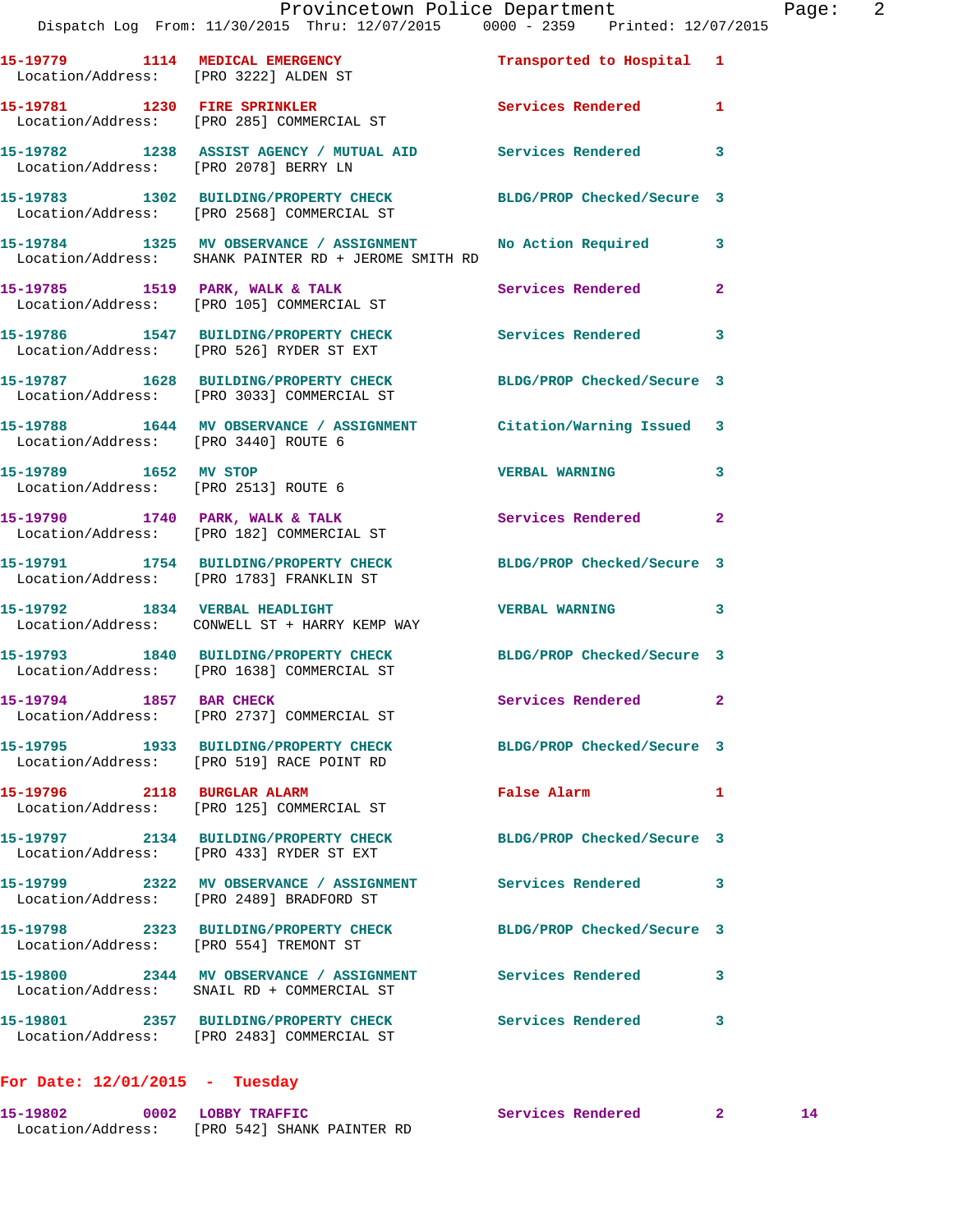|                                      | 15-19803 0009 MV OBSERVANCE / ASSIGNMENT No Action Required 3<br>Location/Address: [PRO 106] COMMERCIAL ST |                            |              |
|--------------------------------------|------------------------------------------------------------------------------------------------------------|----------------------------|--------------|
|                                      | 15-19804 0011 BUILDING/PROPERTY CHECK<br>Location/Address: [PRO 440] HARRY KEMP WAY                        | BLDG/PROP Checked/Secure 3 |              |
| 15-19805 0020 DISTURBANCE            | Location/Address: [PRO 965] KIMBERLY LN                                                                    | Could Not Locate           | 1            |
|                                      | 15-19806 0035 BUILDING/PROPERTY CHECK<br>Location/Address: [PRO 2490] PROVINCELANDS RD                     | <b>Services Rendered</b>   | $\mathbf{3}$ |
|                                      | 15-19807 0037 BUILDING/PROPERTY CHECK<br>Location/Address: [PRO 710] BRADFORD ST                           | BLDG/PROP Checked/Secure 3 |              |
|                                      | 15-19808 0041 MV OBSERVANCE / ASSIGNMENT<br>Location/Address: [PRO 2577] BRADFORD ST                       | No Action Required         | $\mathbf{3}$ |
|                                      | 15-19810 0110 BUILDING/PROPERTY CHECK<br>Location/Address: [PRO 3033] COMMERCIAL ST                        | BLDG/PROP Checked/Secure 3 |              |
|                                      | 15-19812 0130 MV OBSERVANCE / ASSIGNMENT Services Rendered 3<br>Location/Address: [PRO 2494] BRADFORD ST   |                            |              |
|                                      | 15-19811 0131 BUILDING/PROPERTY CHECK<br>Location/Address: [PRO 3259] MACMILLAN WHARF                      | BLDG/PROP Checked/Secure 3 |              |
|                                      | 15-19813 0137 MV OBSERVANCE / ASSIGNMENT Services Rendered 3<br>Location/Address: [PRO 2489] BRADFORD ST   |                            |              |
|                                      | 15-19814 0222 BUILDING/PROPERTY CHECK<br>Location/Address: [PRO 353] COMMERCIAL ST                         | BLDG/PROP Checked/Secure 3 |              |
|                                      | 15-19815 0234 BUILDING/PROPERTY CHECK<br>Location/Address: [PRO 3430] COMMERCIAL ST                        | Services Rendered 3        |              |
|                                      | 15-19816 0240 BUILDING/PROPERTY CHECK<br>Location/Address: [PRO 545] SHANK PAINTER RD                      | BLDG/PROP Checked/Secure 3 |              |
|                                      | 15-19817 0314 BUILDING/PROPERTY CHECK<br>Location/Address: [PRO 516] RACE POINT RD                         | BLDG/PROP Checked/Secure 3 |              |
|                                      | 15-19818 0332 BUILDING/PROPERTY CHECK<br>Location/Address: [PRO 530] SHANK PAINTER RD                      | BLDG/PROP Checked/Secure 3 |              |
| Location/Address: [PRO 521] ROUTE 6  | 15-19819 0424 BUILDING/PROPERTY CHECK                                                                      | Services Rendered          | $\mathbf{3}$ |
|                                      | 15-19820 0513 BUILDING/PROPERTY CHECK<br>Location/Address: [PRO 1638] COMMERCIAL ST                        | BLDG/PROP Checked/Secure 3 |              |
| Location/Address: [PRO 1859] ROUTE 6 | 15-19822 0530 BUILDING/PROPERTY CHECK                                                                      | BLDG/PROP Checked/Secure 3 |              |
|                                      | 15-19821 0531 MEDICAL EMERGENCY<br>Location/Address: [PRO 2144] CONWELL ST                                 | <b>PATIENT REFUSAL</b>     | 1            |
|                                      | 15-19824 0554 BUILDING/PROPERTY CHECK<br>Location/Address: [PRO 175] COMMERCIAL ST                         | BLDG/PROP Checked/Secure 3 |              |
|                                      | 15-19825 0605 BUILDING/PROPERTY CHECK<br>Location/Address: [PRO 182] COMMERCIAL ST                         | BLDG/PROP Checked/Secure 3 |              |
|                                      | 15-19826 0609 BUILDING/PROPERTY CHECK<br>Location/Address: [PRO 2540] RACE POINT RD                        | Services Rendered          | $\mathbf{3}$ |
|                                      | 15-19827 0621 BUILDING/PROPERTY CHECK<br>Location/Address: [PRO 2483] COMMERCIAL ST                        | <b>Services Rendered</b>   | 3            |
| 15-19829 0725 SERVICE CALL           |                                                                                                            | Services Rendered          | $\mathbf{3}$ |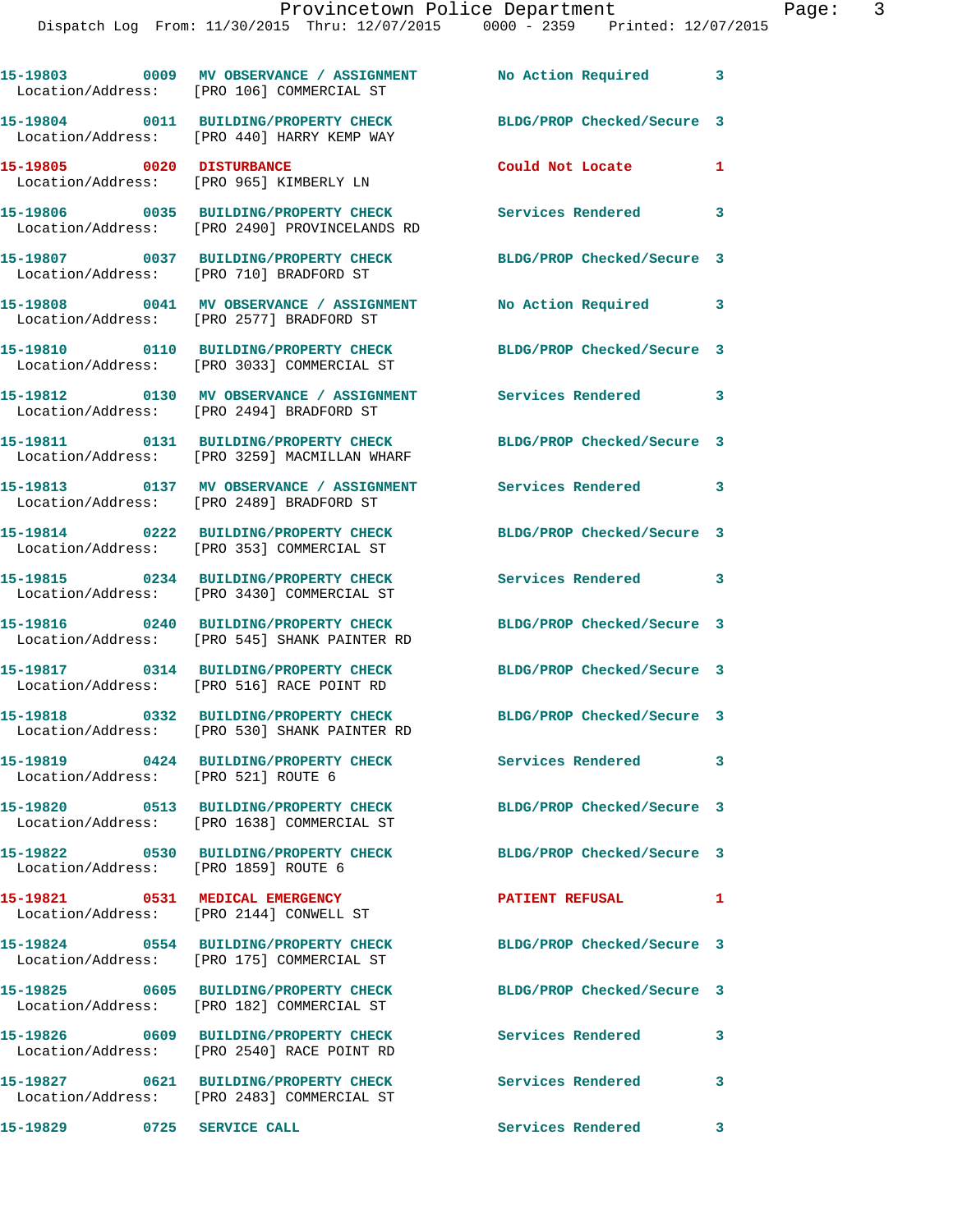|                                                            |                                                                                                                | Provincetown Police Department The Page: 4 |                         |  |
|------------------------------------------------------------|----------------------------------------------------------------------------------------------------------------|--------------------------------------------|-------------------------|--|
|                                                            | Dispatch Log From: 11/30/2015 Thru: 12/07/2015 0000 - 2359 Printed: 12/07/2015                                 |                                            |                         |  |
|                                                            | Location/Address: [PRO 542] SHANK PAINTER RD                                                                   |                                            |                         |  |
|                                                            | 15-19828 0734 ASSIST AGENCY / MUTUAL AID SPOKEN TO 3<br>Location/Address: [PRO 516] RACE POINT RD              |                                            |                         |  |
|                                                            | 15-19830 0814 ANIMAL CALL/PET PANTRY Services Rendered 2<br>Location/Address: [PRO 3296] SHANK PAINTER RD      |                                            |                         |  |
|                                                            | 15-19831 0826 SERVICE CALL/SCHOOL 5ervices Rendered 3<br>Location/Address: [PRO 569] WINSLOW ST                |                                            |                         |  |
|                                                            | 15-19833 0933 BUILDING/PROPERTY CHECK BLDG/PROP Checked/Secure 3<br>Location/Address: [PRO 3317] CEMETERY RD   |                                            |                         |  |
|                                                            | 15-19834 0933 BUILDING/PROPERTY CHECK BLDG/PROP Checked/Secure 3<br>Location/Address: [PRO 3318] CEMETERY RD   |                                            |                         |  |
|                                                            | 15-19835 0934 SERVICE CALL/FUNERAL Services Rendered 3<br>Location/Address: [PRO 1645] HARRY KEMP WAY          |                                            |                         |  |
| Refer To Summons: 15-335-AR                                | 15-19836 1022 PROPERTY DAMAGE SPOKEN TO<br>Location/Address: [PRO 3243] SHANK PAINTER RD                       |                                            | $\overline{\mathbf{3}}$ |  |
| Location/Address: COMMERCIAL ST                            | 15-19837 1050 PARK, WALK & TALK Services Rendered 2<br>Location/Address: COMMERCIAL ST                         |                                            |                         |  |
|                                                            | 15-19838 1120 ANIMAL CALL/PET PANTRY Services Rendered 2<br>Location/Address: [PRO 537] SHANK PAINTER RD       |                                            |                         |  |
|                                                            | 15-19839 1156 SERVICE CALL/SCHOOL 5ervices Rendered 3<br>Location/Address: [PRO 569] WINSLOW ST                |                                            |                         |  |
|                                                            | 15-19840 1210 MEDICAL EMERGENCY/STROKE PATIENT REFUSAL<br>Location/Address: [PRO 537] SHANK PAINTER RD         |                                            | 1                       |  |
|                                                            | 15-19841 1354 LARCENY /FORGERY / FRAUD Services Rendered 2<br>Location/Address: [PRO 3420] JOHNSON ST          |                                            |                         |  |
|                                                            | 15-19842 1402 MV COMPLAINT<br>Location/Address: [PRO 175] COMMERCIAL ST                                        | GONE ON ARRIVAL 2                          |                         |  |
| Location/Address: [PRO 3222] ALDEN ST                      | 15-19843 1417 SERVICE CALL                                                                                     | Services Rendered                          |                         |  |
|                                                            | 15-19844 1423 LOST PASSPORT<br>Location/Address: [PRO 542] SHANK PAINTER RD                                    | Services Rendered 3                        |                         |  |
|                                                            | 15-19901 1444 LARCENY / FORGERY / FRAUD Services Rendered<br>Location/Address: [PRO 542] SHANK PAINTER RD      |                                            | $\mathbf{2}$            |  |
|                                                            | 15-19845 1451 BLOOD PRESSURE CHECK<br>Location/Address: [PRO 1892] SHANK PAINTER RD                            | <b>Services Rendered</b>                   | $\mathbf{1}$            |  |
| 15-19846 1454 MV COMPLAINT<br>Location/Address: CONWELL ST |                                                                                                                | Citation/Warning Issued 2                  |                         |  |
|                                                            | 15-19848 1524 PARK, WALK & TALK<br>Location/Address: [PRO 182] COMMERCIAL ST                                   | Services Rendered                          | $\mathbf{2}$            |  |
|                                                            | 15-19849 1602 MV OBSERVANCE / ASSIGNMENT Services Rendered 3<br>Location/Address: BRADFORD ST + STANDISH ST    |                                            |                         |  |
|                                                            | 15-19850 1610 BUILDING/PROPERTY CHECK BLDG/PROP Checked/Secure 3<br>Location/Address: [PRO 3033] COMMERCIAL ST |                                            |                         |  |
|                                                            | 15-19851 1646 MEDICAL EMERGENCY<br>Location/Address: HOWLAND ST + COMMERCIAL ST                                | Transported to Hospital 1                  |                         |  |
|                                                            | 15-19852 1704 BUILDING/PROPERTY CHECK BLDG/PROP Checked/Secure 3<br>Location/Address: [PRO 1830] BRADFORD ST   |                                            |                         |  |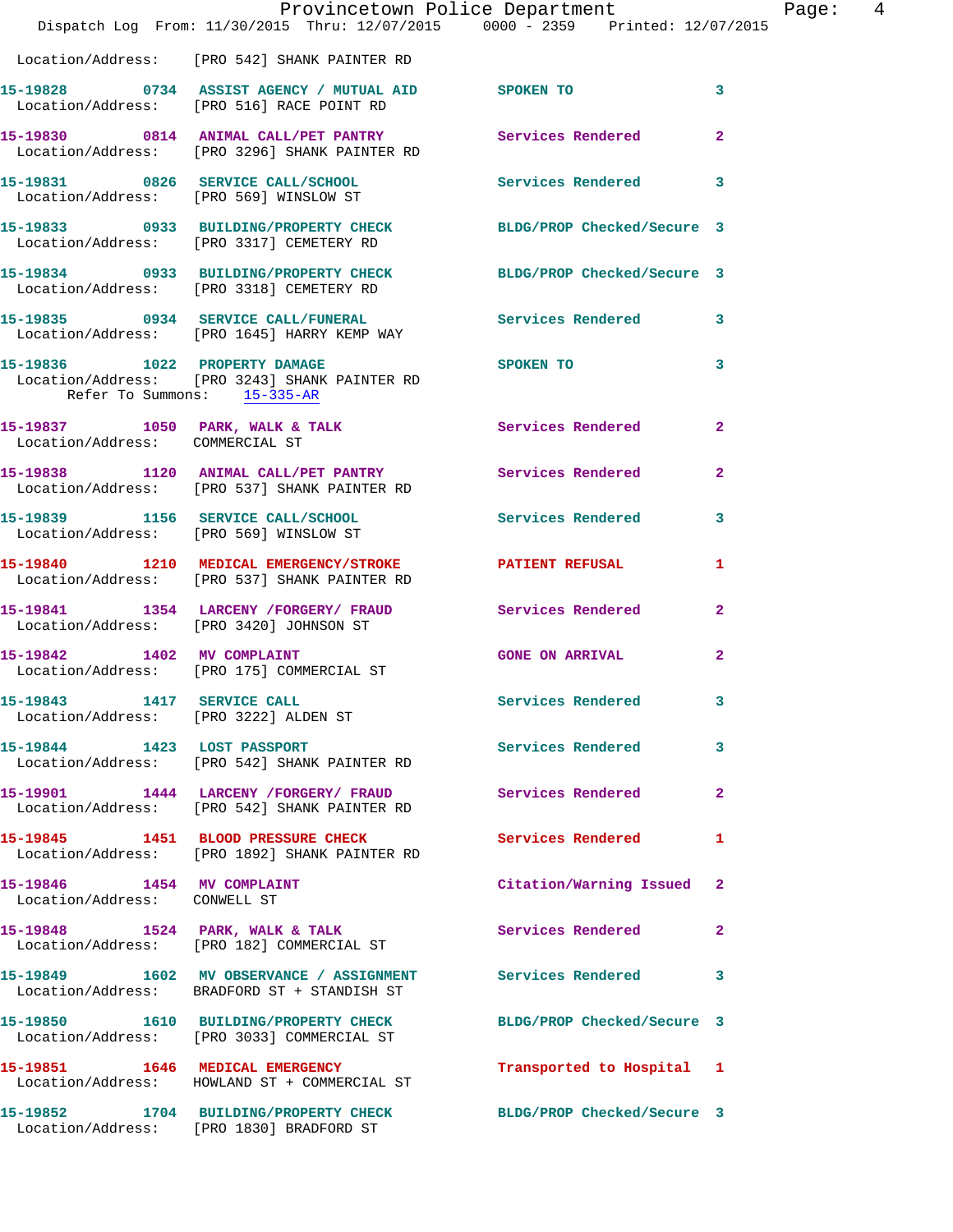|                                                             | 15-19854 1742 PROPERTY CHECK/OPEN DOOR<br>Location/Address: [PRO 1569] CUDWORTH ST              | BLDG/PROP Checked/Secure 3 |                          |
|-------------------------------------------------------------|-------------------------------------------------------------------------------------------------|----------------------------|--------------------------|
|                                                             | 15-19855 1748 BUILDING/PROPERTY CHECK<br>Location/Address: [PRO 1638] COMMERCIAL ST             | BLDG/PROP Checked/Secure 3 |                          |
|                                                             | 15-19856 1834 BUILDING/PROPERTY CHECK<br>Location/Address: [PRO 433] RYDER ST EXT               | Services Rendered          | 3                        |
| 15-19857 2006 LOST TABLET                                   | Location/Address: [PRO 542] SHANK PAINTER RD                                                    | <b>Services Rendered</b>   | 3                        |
| 15-19858 2050 LOST BANK CARD                                | Location/Address: [PRO 542] SHANK PAINTER RD                                                    | Services Rendered          | 3                        |
|                                                             | 15-19859 2053 BUILDING/PROPERTY CHECK<br>Location/Address: [PRO 2206] COMMERCIAL ST             | Services Rendered          | 3                        |
|                                                             | 15-19860 2056 BUILDING/PROPERTY CHECK<br>Location/Address: [PRO 175] COMMERCIAL ST              | BLDG/PROP Checked/Secure 3 |                          |
|                                                             | 15-19861 2105 MV COMPLAINT<br>Location/Address: [PRO 208] COMMERCIAL ST                         | Citation/Warning Issued 2  |                          |
| 15-19862 2106 MV COMPLAINT                                  | Location/Address: [PRO 208] COMMERCIAL ST                                                       | Citation/Warning Issued 2  |                          |
|                                                             | 15-19864 2136 BUILDING/PROPERTY CHECK<br>Location/Address: [PRO 1783] FRANKLIN ST               | BLDG/PROP Checked/Secure 3 |                          |
|                                                             | 15-19863 2138 BUILDING/PROPERTY CHECK<br>Location/Address: [PRO 3259] MACMILLAN WHARF           | BLDG/PROP Checked/Secure 3 |                          |
| 15-19865 2145 MV COMPLAINT<br>Location/Address: STANDISH ST |                                                                                                 | Citation/Warning Issued 2  |                          |
| 15-19866 2151 MV COMPLAINT                                  | Location/Address: [PRO 208] COMMERCIAL ST                                                       | Citation/Warning Issued 2  |                          |
|                                                             | 15-19867 2202 BUILDING/PROPERTY CHECK<br>Location/Address: [PRO 519] RACE POINT RD              | BLDG/PROP Checked/Secure 3 |                          |
|                                                             | 15-19868 2321 MV OBSERVANCE / ASSIGNMENT<br>Location/Address: [PRO 106] COMMERCIAL ST           | <b>Services Rendered</b>   | $\overline{\phantom{a}}$ |
| 15-19869 2325 ALARM - GENERAL                               | Location/Address: [PRO 727] BRADFORD ST                                                         | BLDG/PROP Checked/Secure 1 |                          |
|                                                             | 15-19870 2344 MV OBSERVANCE / ASSIGNMENT<br>Location/Address: [PRO 2489] BRADFORD ST            | <b>Services Rendered</b>   | 3                        |
|                                                             | 15-19872 2345 MV OBSERVANCE / ASSIGNMENT<br>Location/Address: [PRO 1867] SHANK PAINTER RD       | <b>Services Rendered</b>   | 3                        |
|                                                             | 15-19871 2347 BUILDING/PROPERTY CHECK<br>Location/Address: [PRO 1783] FRANKLIN ST               | BLDG/PROP Checked/Secure 3 |                          |
| For Date: $12/02/2015$ - Wednesday                          |                                                                                                 |                            |                          |
| 15-19873                                                    | 0000 MV OBSERVANCE / ASSIGNMENT Services Rendered<br>Location/Address: [PRO 3430] COMMERCIAL ST |                            | 3                        |

**15-19874 0002 LOBBY TRAFFIC Services Rendered 2 11**  Location/Address: [PRO 542] SHANK PAINTER RD **15-19875 0006 MV OBSERVANCE / ASSIGNMENT Services Rendered 3**  Location/Address: [PRO 52] BRADFORD ST **15-19876 0008 BUILDING/PROPERTY CHECK Services Rendered 3**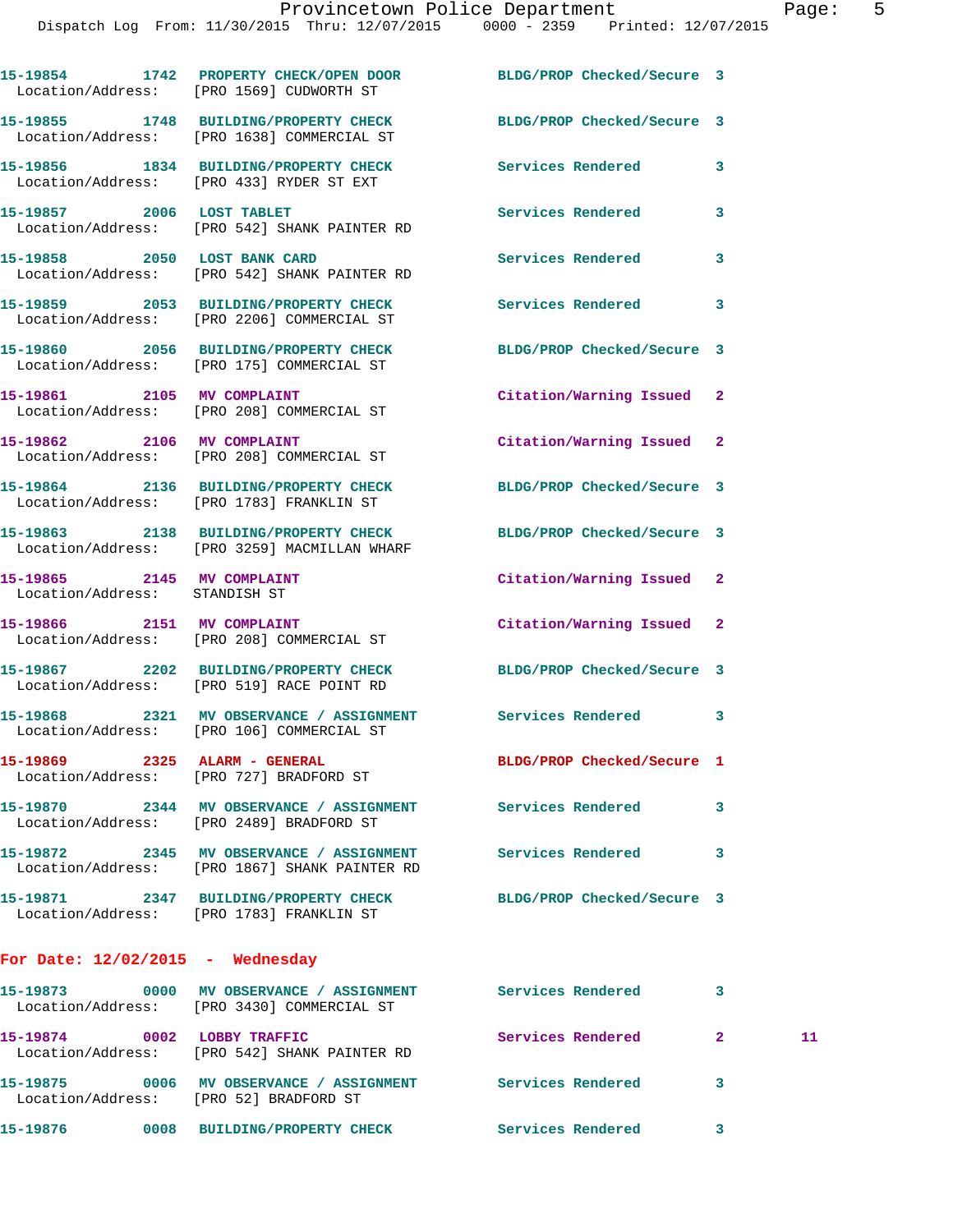|                                                                             | Provincetown Police Department<br>Dispatch Log From: 11/30/2015 Thru: 12/07/2015 0000 - 2359 Printed: 12/07/2015 |                            |                         |
|-----------------------------------------------------------------------------|------------------------------------------------------------------------------------------------------------------|----------------------------|-------------------------|
| Location/Address: [PRO 521] ROUTE 6                                         |                                                                                                                  |                            |                         |
|                                                                             | 15-19877 0033 BUILDING/PROPERTY CHECK BLDG/PROP Checked/Secure 3<br>Location/Address: [PRO 2568] COMMERCIAL ST   |                            |                         |
|                                                                             | 15-19878 0034 MV OBSERVANCE / ASSIGNMENT Services Rendered<br>Location/Address: [PRO 106] COMMERCIAL ST          |                            | $\mathbf{3}$            |
|                                                                             | 15-19879 0043 MV OBSERVANCE / ASSIGNMENT<br>Location/Address: BRADFORD ST + HOWLAND ST                           | Services Rendered          | 3                       |
|                                                                             | 15-19880 0117 BUILDING/PROPERTY CHECK<br>Location/Address: [PRO 433] RYDER ST EXT                                | BLDG/PROP Checked/Secure 3 |                         |
|                                                                             | 15-19881 0222 BUILDING/PROPERTY CHECK<br>Location/Address: [PRO 710] BRADFORD ST                                 | BLDG/PROP Checked/Secure 3 |                         |
|                                                                             | 15-19882 0222 BUILDING/PROPERTY CHECK<br>Location/Address: [PRO 2483] COMMERCIAL ST                              | Services Rendered 3        |                         |
|                                                                             | 15-19883 0229 BUILDING/PROPERTY CHECK<br>Location/Address: [PRO 519] RACE POINT RD                               | BLDG/PROP Checked/Secure 3 |                         |
|                                                                             | 15-19884 0522 BUILDING/PROPERTY CHECK<br>Location/Address: [PRO 3033] COMMERCIAL ST                              | BLDG/PROP Checked/Secure 3 |                         |
| Location/Address: [PRO 521] ROUTE 6                                         | 15-19885 0528 BUILDING/PROPERTY CHECK                                                                            | BLDG/PROP Checked/Secure 3 |                         |
|                                                                             | 15-19886 0612 BUILDING/PROPERTY CHECK<br>Location/Address: [PRO 1638] COMMERCIAL ST                              | BLDG/PROP Checked/Secure 3 |                         |
| Location/Address: [PRO 3287] ROUTE 6                                        | 15-19887 0757 BUILDING/PROPERTY CHECK                                                                            | BLDG/PROP Checked/Secure 3 |                         |
| 15-19888 0808 FOLLOW UP/TRESPASS<br>Location/Address: BRADFORD ST           |                                                                                                                  | SPOKEN TO                  | $\mathbf{2}$            |
| 15-19889 0811 SERVICE CALL/SCHOOL<br>Location/Address: [PRO 569] WINSLOW ST |                                                                                                                  | Services Rendered          | $\overline{\mathbf{3}}$ |
| 15-19890 0812 SERVICE CALL/COURT                                            | Location/Address: [PRO 542] SHANK PAINTER RD                                                                     | <b>Services Rendered</b>   | 3                       |
|                                                                             | 15-19891 0819 BUILDING/PROPERTY CHECK<br>Location/Address: [PRO 2206] COMMERCIAL ST                              | BLDG/PROP Checked/Secure 3 |                         |
| 15-19892 0837 LOST WALLET                                                   | Location/Address: [PRO 2197] SHANK PAINTER RD                                                                    | Services Rendered          | 3                       |
|                                                                             | 15-19893 0908 BUILDING/PROPERTY CHECK<br>Location/Address: [PRO 1783] FRANKLIN ST                                | BLDG/PROP Checked/Secure 3 |                         |
| 15-19894 0915 ALARM - GENERAL                                               | Location/Address: [PRO 341] COMMERCIAL ST                                                                        | Services Rendered 1        |                         |
|                                                                             | 15-19895 0937 BUILDING/PROPERTY CHECK<br>Location/Address: [PRO 3317] CEMETERY RD                                | BLDG/PROP Checked/Secure 3 |                         |
|                                                                             | 15-19896 0938 BUILDING/PROPERTY CHECK<br>Location/Address: [PRO 3318] CEMETERY RD                                | BLDG/PROP Checked/Secure 3 |                         |
| 15-19897 0942 FOLLOW UP                                                     | Location/Address: [PRO 539] SHANK PAINTER RD                                                                     | Services Rendered          | $\mathbf{2}$            |
|                                                                             | 15-19898 1002 BUILDING/PROPERTY CHECK<br>Location/Address: [PRO 447] JEROME SMITH RD                             | BLDG/PROP Checked/Secure 3 |                         |
|                                                                             | 15-19900 1020 MV OBSERVANCE / ASSIGNMENT No Action Required<br>Location/Address: [PRO 2898] JEROME SMITH RD      |                            | $\mathbf{3}$            |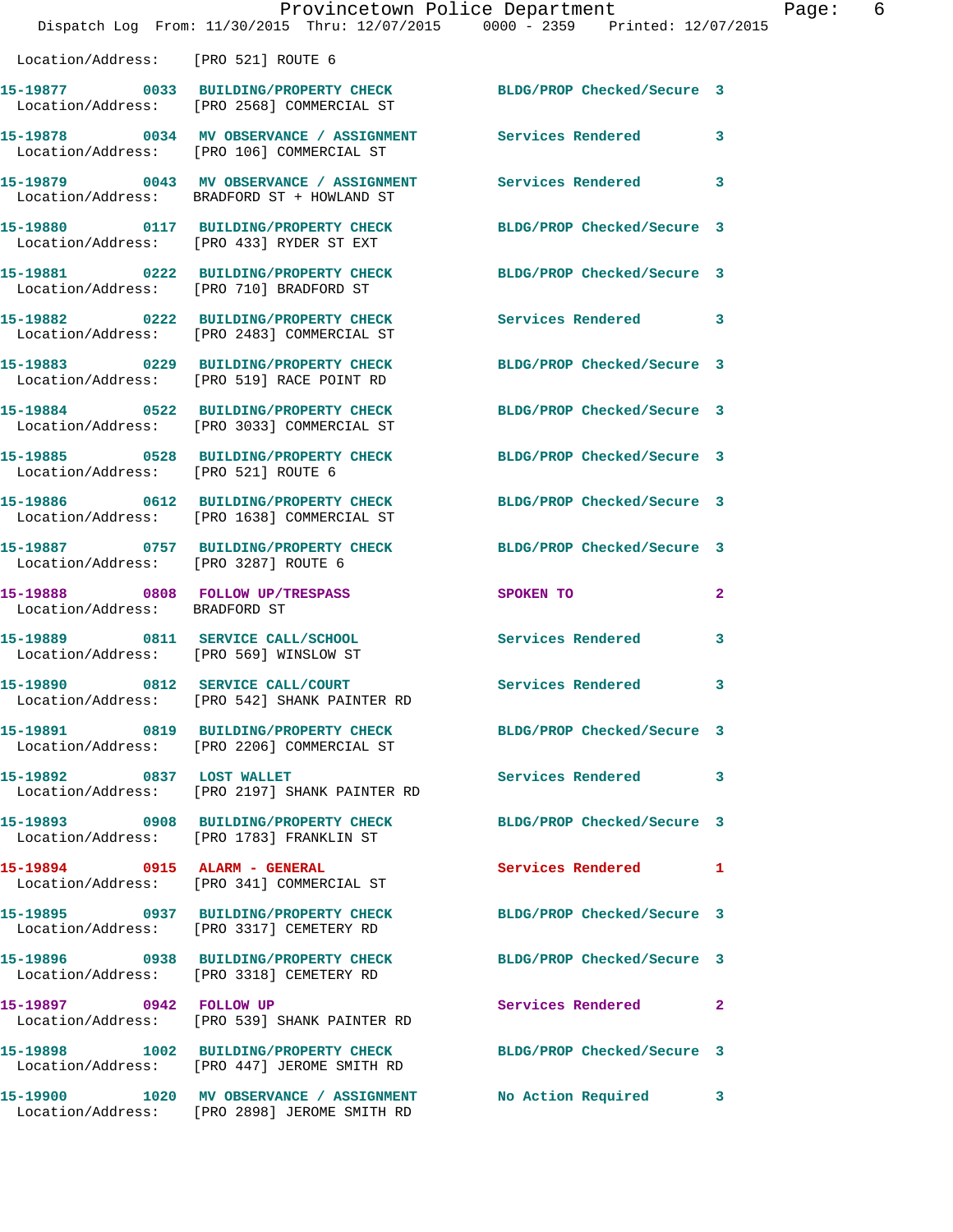**15-19902 1040 BUILDING/PROPERTY CHECK BLDG/PROP Checked/Secure 3**  Location/Address: [PRO 571] ALDEN ST **15-19903 1042 MEDICAL EMERGENCY/D.O.T. Transported to Hospital 1**  Location/Address: [PRO 440] HARRY KEMP WAY **15-19904 1056 MV COMPLAINT Could Not Locate 2**  Location/Address: [PRO 2521] ROUTE 6 **15-19906 1132 ALARM - GENERAL Services Rendered 1**  Location/Address: [PRO 419] COTTAGE ST **15-19907 1152 ALARM - GENERAL Services Rendered 1**  Location/Address: [PRO 674] ALDEN ST **15-19908 1238 ALARM - GENERAL Services Rendered 1**  Location/Address: [PRO 1180] COMMERCIAL ST **15-19909 1256 ALARM - GENERAL Services Rendered 1**  Location/Address: [PRO 3374] COMMERCIAL ST 15-19910 1309 PARK, WALK & TALK **Services Rendered** 2 Location/Address: [PRO 3222] ALDEN ST **15-19911 1316 MEDICAL EMERGENCY/FALL PATIENT REFUSAL 1**  Location/Address: [PRO 3231] BRADFORD ST **15-19912 1341 MEDICAL EMERGENCY/D.O.T. Transported to Hospital 1**  Location/Address: [PRO 440] HARRY KEMP WAY **15-19914 1351 ASSIST AGENCY / MUTUAL AID Services Rendered 3**  Location/Address: [PRO 516] RACE POINT RD **15-19915 1520 BUILDING/PROPERTY CHECK BLDG/PROP Checked/Secure 3**  Location/Address: [PRO 1778] SHANK PAINTER RD 15-19916 1534 PARK, WALK & TALK **Services Rendered** 2 Location/Address: [PRO 105] COMMERCIAL ST 15-19917 1550 PARK, WALK & TALK **No. 2 Action Required** 2 Location/Address: COMMERCIAL ST **15-19918 1605 MV STOP Services Rendered 3**  Location/Address: [PRO 2521] ROUTE 6 **15-19919 1612 BUILDING/PROPERTY CHECK BLDG/PROP Checked/Secure 3**  Location/Address: [PRO 3033] COMMERCIAL ST **15-19920 1708 BUILDING/PROPERTY CHECK BLDG/PROP Checked/Secure 3**  Location/Address: [PRO 2977] COMMERCIAL ST **15-19921 1732 LARCENY /FORGERY/ FRAUD SPOKEN TO 2**  Location/Address: [PRO 1814] KIMBERLY LN **15-19923 1758 BUILDING/PROPERTY CHECK BLDG/PROP Checked/Secure 3**  Location/Address: [PRO 530] SHANK PAINTER RD **15-19922 1759 BUILDING/PROPERTY CHECK BLDG/PROP Checked/Secure 3**  Location/Address: [PRO 1830] BRADFORD ST **15-19924 1943 SERVICE CALL Services Rendered 3**  Location/Address: [PRO 1830] BRADFORD ST **15-19926 2008 MEDICAL EMERGENCY PATIENT REFUSAL 1**  Location/Address: [PRO 965] KIMBERLY LN **15-19925 2010 BUILDING/PROPERTY CHECK BLDG/PROP Checked/Secure 3**  Location/Address: [PRO 433] RYDER ST EXT **15-19927 2028 BUILDING/PROPERTY CHECK BLDG/PROP Checked/Secure 3** 

Location/Address: [PRO 710] BRADFORD ST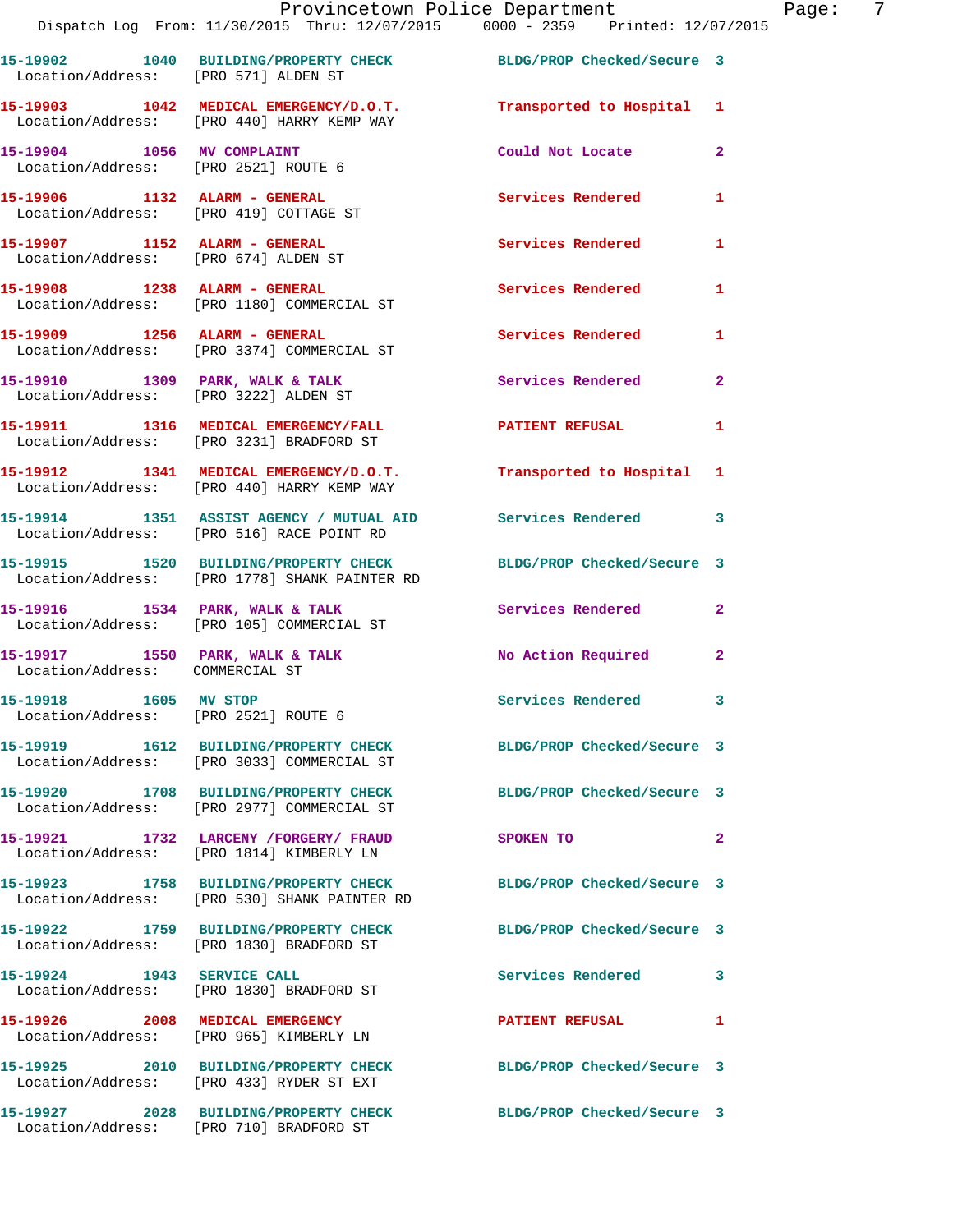|                                                     | 15-19928 2033 BUILDING/PROPERTY CHECK<br>Location/Address: [PRO 519] RACE POINT RD                             | BLDG/PROP Checked/Secure 3 |                         |
|-----------------------------------------------------|----------------------------------------------------------------------------------------------------------------|----------------------------|-------------------------|
|                                                     | 15-19929 2035 BUILDING/PROPERTY CHECK<br>Location/Address: [PRO 1783] FRANKLIN ST                              | BLDG/PROP Checked/Secure 3 |                         |
| Location/Address: COMMERCIAL ST                     | 15-19930 2050 MEDICAL EMERGENCY                                                                                | PATIENT REFUSAL            | 1                       |
|                                                     | 15-19931 2055 MV OBSERVANCE / ASSIGNMENT<br>Location/Address: HIGH POLE HL + BRADFORD ST                       | Services Rendered 3        |                         |
|                                                     | 15-19933 2211 BUILDING/PROPERTY CHECK<br>Location/Address: [PRO 182] COMMERCIAL ST                             | BLDG/PROP Checked/Secure 3 |                         |
|                                                     | 15-19934 2228 BUILDING/PROPERTY CHECK<br>Location/Address: [PRO 175] COMMERCIAL ST                             | BLDG/PROP Checked/Secure 3 |                         |
|                                                     | 15-19935 2228 BUILDING/PROPERTY CHECK<br>Location: [PRO 3431] LOPES SQUARE                                     | BLDG/PROP Checked/Secure 3 |                         |
|                                                     | 15-19936 2246 911 GENERAL/BACK IN SERVICE No Action Required<br>Location/Address: [PRO 542] SHANK PAINTER RD   |                            | 1                       |
| Location/Address: ROUTE 6 + HOWLAND ST              | 15-19937 2317 MV OBSERVANCE / ASSIGNMENT Services Rendered                                                     |                            | $\overline{\mathbf{3}}$ |
| 15-19938 2317 BAR CHECK                             | Location/Address: [PRO 3443] COMMERCIAL ST                                                                     | LICENSING/NO ACTION        | $\mathbf{2}$            |
|                                                     | 15-19940 2325 BUILDING/PROPERTY CHECK<br>Location/Address: [PRO 1638] COMMERCIAL ST                            | BLDG/PROP Checked/Secure 3 |                         |
|                                                     | 15-19941 2331 MV OBSERVANCE / ASSIGNMENT Services Rendered 3<br>Location/Address: BRADFORD ST + CONWELL ST     |                            |                         |
|                                                     | 15-19942 2333 BUILDING/PROPERTY CHECK BLDG/PROP Checked/Secure 3<br>Location/Address: [PRO 3033] COMMERCIAL ST |                            |                         |
| 15-19943 2334 MV STOP<br>Location/Address: PEARL ST |                                                                                                                | <b>VERBAL WARNING</b>      | 3                       |
|                                                     | 15-19945 2359 BUILDING/PROPERTY CHECK<br>Location/Address: [PRO 2977] COMMERCIAL ST                            | Services Rendered 3        |                         |
| For Date: $12/03/2015$ - Thursday                   |                                                                                                                |                            |                         |

|               | 15-19944 0001 LOBBY TRAFFIC<br>Location/Address: [PRO 542] SHANK PAINTER RD                                                                     | Services Rendered 2 |                         | 15 <sub>1</sub> |
|---------------|-------------------------------------------------------------------------------------------------------------------------------------------------|---------------------|-------------------------|-----------------|
|               | 15-19946 0007 BUILDING/PROPERTY CHECK BLDG/PROP Checked/Secure 3<br>Location/Address: [PRO 306] COMMERCIAL ST                                   |                     |                         |                 |
|               | 15-19947 0030 BUILDING/PROPERTY CHECK Services Rendered<br>Location/Address: [PRO 444] HIGH POLE HILL                                           |                     | $\overline{\mathbf{3}}$ |                 |
|               | 15-19948 0051 BUILDING/PROPERTY CHECK BLDG/PROP Checked/Secure 3<br>Location/Address: [PRO 447] JEROME SMITH RD                                 |                     |                         |                 |
|               | 15-19949 0054 MV OBSERVANCE / ASSIGNMENT Services Rendered<br>Location/Address: [PRO 447] JEROME SMITH RD                                       |                     | $\overline{\mathbf{3}}$ |                 |
|               | 15-19951                0201     BUILDING/PROPERTY CHECK                     Services Rendered<br>Location/Address: [PRO 2490] PROVINCELANDS RD |                     | 3                       |                 |
|               | 15-19950 0203 BUILDING/PROPERTY CHECK BLDG/PROP Checked/Secure 3<br>Location/Address: [PRO 710] BRADFORD ST                                     |                     |                         |                 |
| 15-19952 0221 | MV OBSERVANCE / ASSIGNMENT Services Rendered                                                                                                    |                     | 3                       |                 |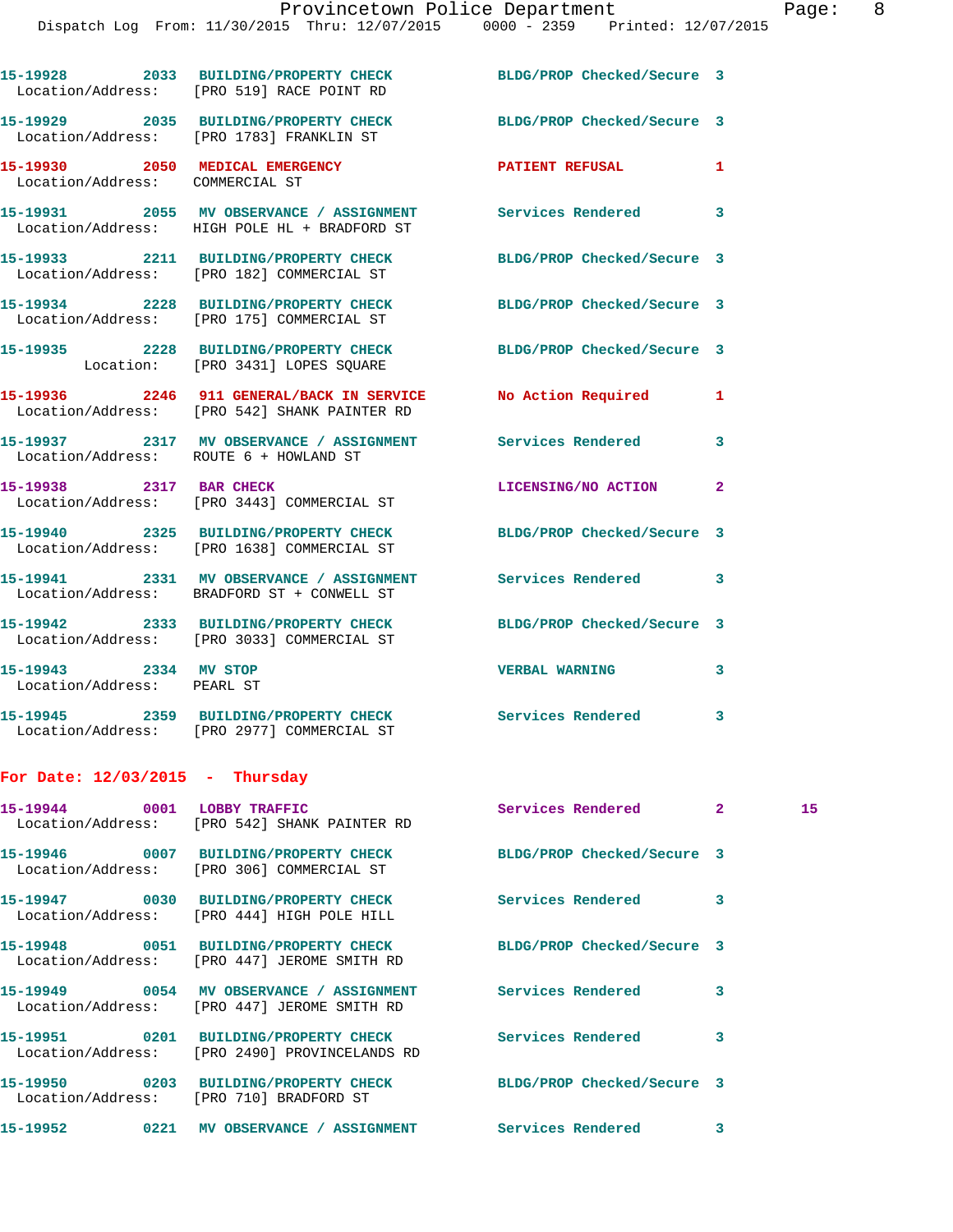|                                                                  | Provincetown Police Department<br>Dispatch Log From: 11/30/2015 Thru: 12/07/2015 0000 - 2359 Printed: 12/07/2015 |                            |                |
|------------------------------------------------------------------|------------------------------------------------------------------------------------------------------------------|----------------------------|----------------|
|                                                                  | Location/Address: [PRO 2489] BRADFORD ST                                                                         |                            |                |
|                                                                  | 15-19953 0224 BUILDING/PROPERTY CHECK BLDG/PROP Checked/Secure 3<br>Location/Address: [PRO 1783] FRANKLIN ST     |                            |                |
| Location/Address: [PRO 2513] ROUTE 6                             | 15-19954 0225 MV OBSERVANCE / ASSIGNMENT Services Rendered                                                       |                            | 3              |
|                                                                  | 15-19955 0508 BUILDING/PROPERTY CHECK<br>Location/Address: [PRO 433] RYDER ST EXT                                | BLDG/PROP Checked/Secure 3 |                |
|                                                                  | 15-19956 0510 BUILDING/PROPERTY CHECK BLDG/PROP Checked/Secure 3<br>Location/Address: [PRO 545] SHANK PAINTER RD |                            |                |
|                                                                  |                                                                                                                  | Services Rendered          | 3              |
| 15-19958 0618 ALARM - GENERAL                                    | Location/Address: [PRO 542] SHANK PAINTER RD                                                                     | Services Rendered          | 1              |
|                                                                  | 15-19959 0646 ALARM - FIRE<br>Location/Address: [PRO 542] SHANK PAINTER RD                                       | False Alarm                | 1              |
| Location/Address: [PRO 569] WINSLOW ST                           | 15-19960 0815 SERVICE CALL/SCHOOL                                                                                | Services Rendered          | 3              |
| 15-19961 0819 HAZARDS                                            | Location/Address: [PRO 2519] ROUTE 6                                                                             | Services Rendered          | $\overline{2}$ |
|                                                                  | 15-19962 0827 BUILDING/PROPERTY CHECK<br>Location/Address: [PRO 1783] FRANKLIN ST                                | BLDG/PROP Checked/Secure 3 |                |
| Location/Address: [PRO 3287] ROUTE 6                             | 15-19963 0832 BUILDING/PROPERTY CHECK                                                                            | BLDG/PROP Checked/Secure 3 |                |
|                                                                  | 15-19964 0847 ANIMAL CALL/PET PANTRY<br>Location/Address: [PRO 3296] SHANK PAINTER RD                            | <b>Services Rendered</b>   | $\mathbf{2}$   |
|                                                                  | 15-19965 0850 BUILDING/PROPERTY CHECK BLDG/PROP Checked/Secure 3<br>Location/Address: [PRO 3033] COMMERCIAL ST   |                            |                |
| 15-19966                                                         | 0851 BUILDING/PROPERTY CHECK<br>Location/Address: [PRO 447] JEROME SMITH RD                                      | BLDG/PROP Checked/Secure 3 |                |
| 15-19967 0855 ALARM - GENERAL<br>Location/Address: COMMERCIAL ST |                                                                                                                  | <b>False Alarm</b>         | 1              |
|                                                                  | 15-19968 0917 SERVICE CALL/TOYS<br>Location/Address: [PRO 542] SHANK PAINTER RD                                  | Services Rendered          | 3              |
|                                                                  | 15-19969 0932 BUILDING/PROPERTY CHECK<br>Location/Address: [PRO 75] CAPTAIN BERTIE RD                            | <b>Services Rendered</b>   | 3              |
|                                                                  | 15-19970 0932 MV OBSERVANCE / ASSIGNMENT No Action Required<br>Location/Address: [PRO 3430] COMMERCIAL ST        |                            | 3              |
|                                                                  | 15-19971 0940 BUILDING/PROPERTY CHECK<br>Location/Address: [PRO 3317] CEMETERY RD                                | BLDG/PROP Checked/Secure 3 |                |
|                                                                  | 15-19972 0940 BUILDING/PROPERTY CHECK<br>Location/Address: [PRO 3318] CEMETERY RD                                | BLDG/PROP Checked/Secure 3 |                |
|                                                                  | 15-19973 0949 MV OBSERVANCE / ASSIGNMENT Services Rendered<br>Location/Address: HOWLAND ST + BRADFORD ST         |                            | 3              |
|                                                                  | 15-19974 1003 BUILDING CHECK TEST CALL<br>Location/Address: [PRO 3033] COMMERCIAL ST                             | <b>Services Rendered</b>   | 3              |
|                                                                  | 15-19975 1031 PARK, WALK & TALK 19975 Services Rendered<br>Location/Address: [PRO 537] SHANK PAINTER RD          |                            | $\overline{2}$ |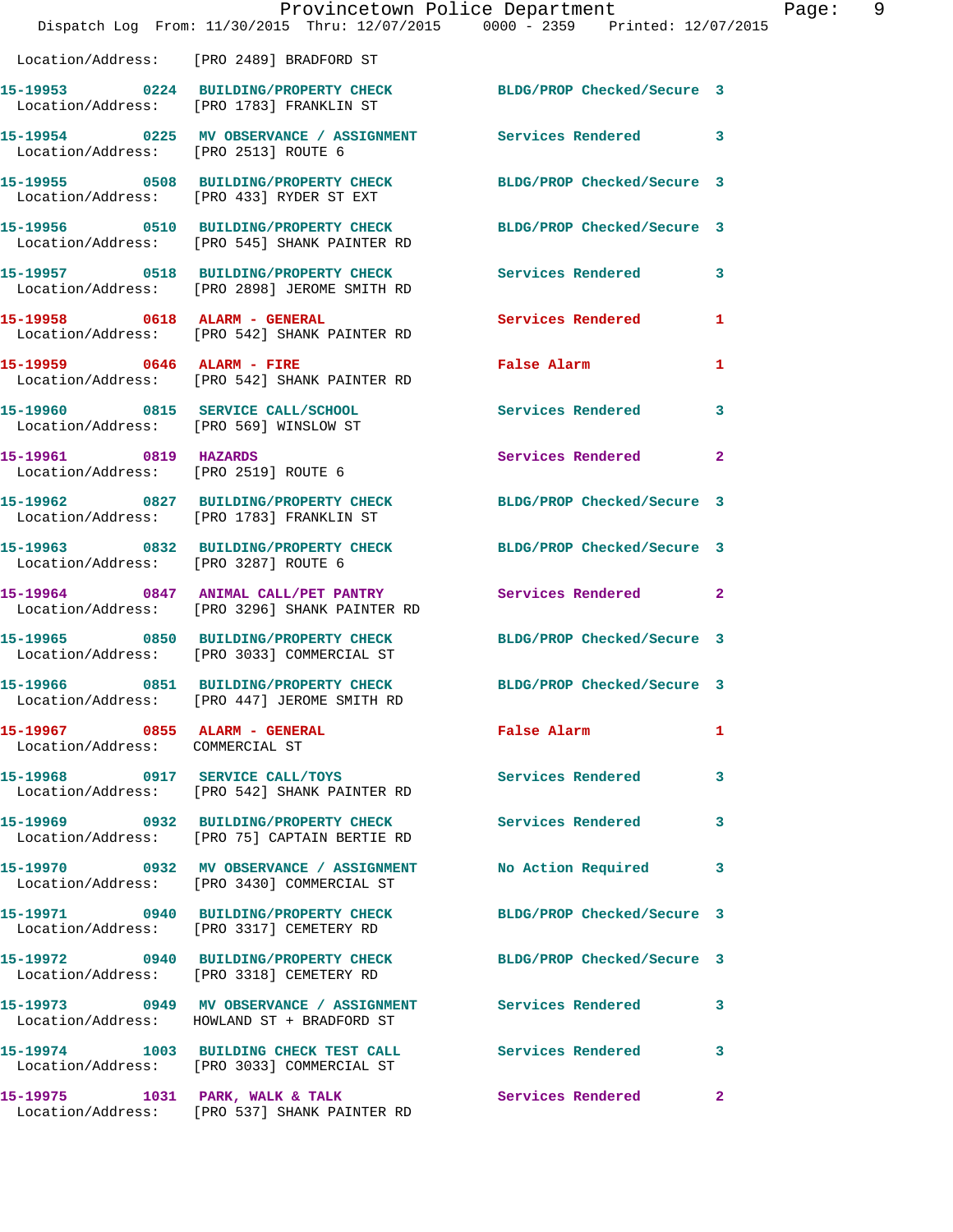|                                      | Dispatch Log From: 11/30/2015 Thru: 12/07/2015 0000 - 2359 Printed: 12/07/2015                                    | Provincetown Police Department | Page: 10     |
|--------------------------------------|-------------------------------------------------------------------------------------------------------------------|--------------------------------|--------------|
| Location/Address: [PRO 3440] ROUTE 6 | 15-19976 1040 MV OBSERVANCE / ASSIGNMENT Services Rendered 3                                                      |                                |              |
|                                      | 15-19977 1107 BOAT/HARBORMASTER Services Rendered 2<br>Location/Address: [PRO 3259] MACMILLAN WHARF               |                                |              |
|                                      | 15-19978 1119 BUILDING/PROPERTY CHECK BLDG/PROP Checked/Secure 3<br>Location/Address: BRADFORD ST                 |                                |              |
|                                      | 15-19980 1130 ANIMAL CALL<br>Location/Address: [PRO 2645] SHANK PAINTER RD                                        | Services Rendered 2            |              |
|                                      | 15-19979 1131 BUILDING/PROPERTY CHECK BLDG/PROP Checked/Secure 3<br>Location/Address: [PRO 2194] COMMERCIAL ST    |                                |              |
|                                      | 15-19981 1141 BUILDING/PROPERTY CHECK Services Rendered 3<br>Location/Address: [PRO 3609] COMMERCIAL ST           |                                |              |
|                                      | 15-19982 1329 BUILDING/PROPERTY CHECK Services Rendered 3<br>Location/Address: [PRO 564] BAYBERRY AVE             |                                |              |
|                                      | 15-19983 1349 BUILDING/PROPERTY CHECK BLDG/PROP Checked/Secure 3<br>Location/Address: [PRO 1780] JOHNSON ST       |                                |              |
|                                      | 15-19984 1418 BUILDING/PROPERTY CHECK Services Rendered 3<br>Location/Address: [PRO 2483] COMMERCIAL ST           |                                |              |
|                                      | 15-19985 1521 BUILDING/PROPERTY CHECK BLDG/PROP Checked/Secure 3<br>Location/Address: [PRO 1778] SHANK PAINTER RD |                                |              |
|                                      | 15-19986 1531 MV OBSERVANCE / ASSIGNMENT Services Rendered 3<br>Location/Address: [PRO 94] BRADFORD ST            |                                |              |
|                                      | 15-19987 1537 PARK, WALK & TALK<br>Location/Address: [PRO 208] COMMERCIAL ST                                      | Services Rendered 2            |              |
|                                      | 15-19988 1604 BUILDING/PROPERTY CHECK BLDG/PROP Checked/Secure 3<br>Location/Address: [PRO 1830] BRADFORD ST      |                                |              |
|                                      | 15-19989 1617 BUILDING/PROPERTY CHECK BLDG/PROP Checked/Secure 3<br>Location/Address: [PRO 2490] PROVINCELANDS RD |                                |              |
|                                      | 15-19990 1649 BUILDING/PROPERTY CHECK<br>Location/Address: [PRO 2898] JEROME SMITH RD                             | BLDG/PROP Checked/Secure 3     |              |
|                                      | 15-19991 1701 BUILDING/PROPERTY CHECK BLDG/PROP Checked/Secure 3<br>Location/Address: [PRO 3033] COMMERCIAL ST    |                                |              |
|                                      | 15-19992 1716 BUILDING/PROPERTY CHECK BLDG/PROP Checked/Secure 3<br>Location/Address: [PRO 2568] COMMERCIAL ST    |                                |              |
|                                      | 15-19993 1725 BUILDING/PROPERTY CHECK BLDG/PROP Checked/Secure 3<br>Location/Address: [PRO 175] COMMERCIAL ST     |                                |              |
| 15-19994 1738 INJURED FOX            | Location/Address: [PRO 2481] TREMONT ST                                                                           | <b>Unfounded</b>               | $\mathbf{2}$ |
|                                      | 15-19995 1808 BUILDING/PROPERTY CHECK BLDG/PROP Checked/Secure 3<br>Location/Address: [PRO 526] RYDER ST EXT      |                                |              |
|                                      | 15-19996 1841 BUILDING/PROPERTY CHECK BLDG/PROP Checked/Secure 3<br>Location/Address: [PRO 710] BRADFORD ST       |                                |              |
|                                      | 15-19997 1931 BUILDING/PROPERTY CHECK BLDG/PROP Checked/Secure 3<br>Location/Address: [PRO 3259] MACMILLAN WHARF  |                                |              |
| Location/Address: [PRO 3440] ROUTE 6 | 15-19998 1957 MV OBSERVANCE / ASSIGNMENT Services Rendered 3                                                      |                                |              |
| 15-19999 2005 VERBAL SPEED           |                                                                                                                   | VERBAL WARNING 3               |              |

Location/Address: [PRO 2513] ROUTE 6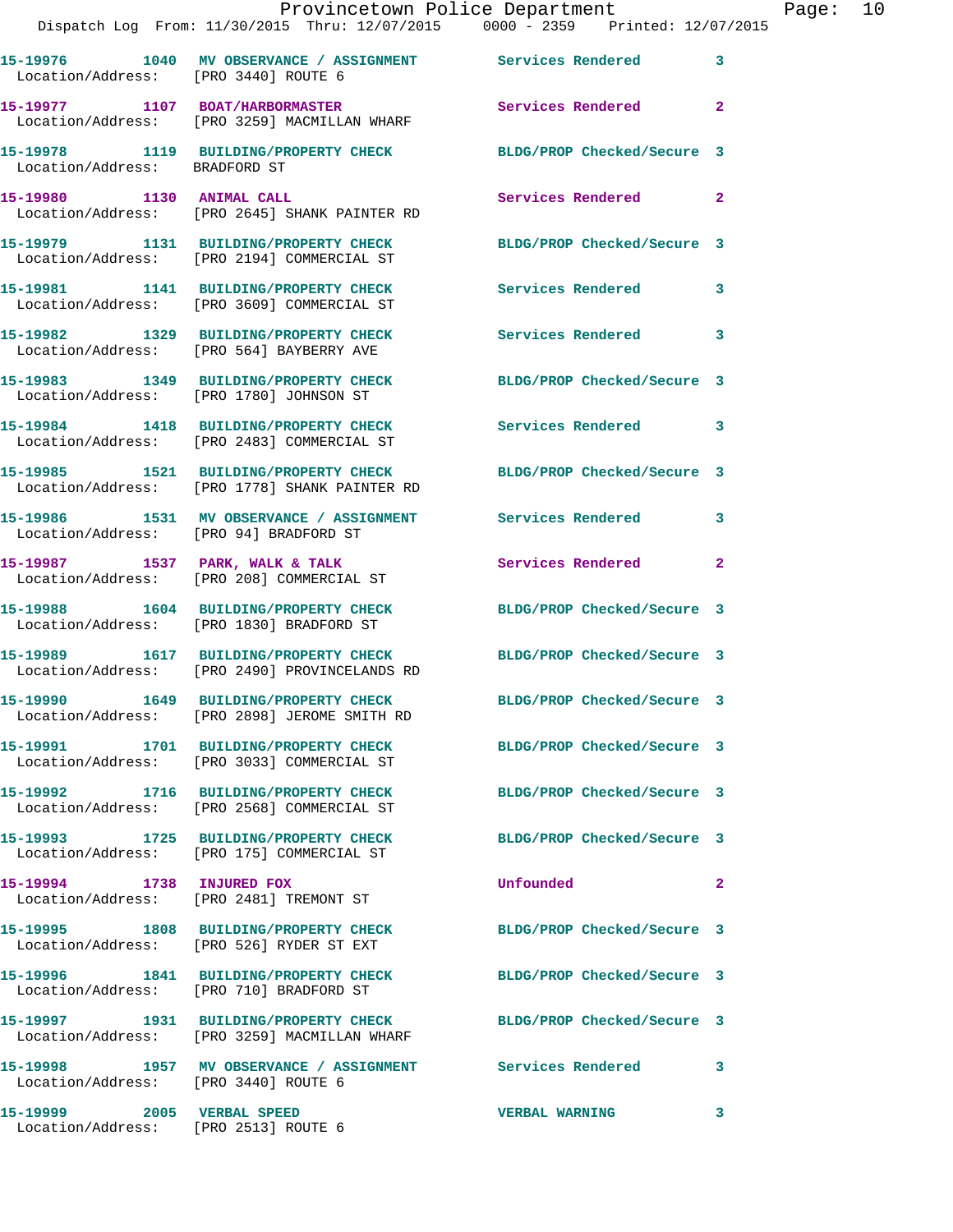|                                      | 15-20000 2012 BUILDING/PROPERTY CHECK<br>Location/Address: [PRO 519] RACE POINT RD                               | BLDG/PROP Checked/Secure 3 |                |    |
|--------------------------------------|------------------------------------------------------------------------------------------------------------------|----------------------------|----------------|----|
|                                      | 15-20001 2026 BUILDING/PROPERTY CHECK BLDG/PROP Checked/Secure 3<br>Location/Address: [PRO 516] RACE POINT RD    |                            |                |    |
|                                      | 15-20002 2045 BUILDING/PROPERTY CHECK BLDG/PROP Checked/Secure 3<br>Location/Address: [PRO 1989] COMMERCIAL ST   |                            |                |    |
|                                      | 15-20003 2131 BUILDING/PROPERTY CHECK BLDG/PROP Checked/Secure 3<br>Location/Address: [PRO 530] SHANK PAINTER RD |                            |                |    |
|                                      | 15-20005 2147 BUILDING/PROPERTY CHECK BLDG/PROP Checked/Secure 3<br>Location/Address: [PRO 545] SHANK PAINTER RD |                            |                |    |
|                                      | 15-20006 2154 STOLEN CELLPHONE<br>Location/Address: [PRO 2737] COMMERCIAL ST                                     | Unfounded                  | $\overline{2}$ |    |
|                                      | 15-20007 2159 BUILDING/PROPERTY CHECK<br>Location/Address: [PRO 182] COMMERCIAL ST                               | BLDG/PROP Checked/Secure 3 |                |    |
|                                      | 15-20008 2216 BUILDING/PROPERTY CHECK<br>Location/Address: [PRO 306] COMMERCIAL ST                               | BLDG/PROP Checked/Secure 3 |                |    |
|                                      | 15-20009 2325 BUILDING/PROPERTY CHECK<br>Location/Address: [PRO 2483] COMMERCIAL ST                              | Services Rendered          | 3              |    |
|                                      | 15-20010 2329 BUILDING/PROPERTY CHECK BLDG/PROP Checked/Secure 3<br>Location/Address: [PRO 710] BRADFORD ST      |                            |                |    |
| Location/Address: ROUTE 6 + SNAIL RD | 15-20011 2334 MV OBSERVANCE / ASSIGNMENT No Action Required 3                                                    |                            |                |    |
| For Date: $12/04/2015$ - Friday      |                                                                                                                  |                            |                |    |
|                                      | 15-20013 0000 BAR CHECK<br>Location/Address: [PRO 272] COMMERCIAL ST                                             | LICENSING/NO ACTION        | $\mathbf{2}$   |    |
| 15-20014 0002 LOBBY TRAFFIC          | Location/Address: [PRO 542] SHANK PAINTER RD                                                                     | Services Rendered 2        |                | 15 |
|                                      | 15-20015 0005 BUILDING/PROPERTY CHECK BLDG/PROP Checked/Secure 3<br>Location/Address: [PRO 710] BRADFORD ST      |                            |                |    |
|                                      |                                                                                                                  |                            |                |    |

Location/Address: [PRO 433] RYDER ST EXT

**15-20017 0007 BUILDING/PROPERTY CHECK BLDG/PROP Checked/Secure 3**  Location/Address: [PRO 1638] COMMERCIAL ST

**15-20020 0022 MV OBSERVANCE / ASSIGNMENT Services Rendered 3** 

**15-20024 0109 MV OBSERVANCE / ASSIGNMENT Services Rendered 3** 

**15-20016 0006 BUILDING/PROPERTY CHECK BLDG/PROP Checked/Secure 3** 

**15-20018 0006 MV OBSERVANCE / ASSIGNMENT Services Rendered 3**  Location/Address: [PRO 2489] BRADFORD ST

**15-20019 0016 BUILDING/PROPERTY CHECK BLDG/PROP Checked/Secure 3** 

Location/Address: [PRO 1783] FRANKLIN ST

Location/Address: BRADFORD ST + HOWLAND ST

**15-20021 0044 MV OBSERVANCE / ASSIGNMENT Services Rendered 3**  Location/Address: CONWELL ST + ROUTE 6

Location/Address: [PRO 353] COMMERCIAL ST

**15-20023 0104 BUILDING/PROPERTY CHECK Services Rendered 3**  Location/Address: [PRO 2499] RACE POINT RD

**15-20022 0100 BUILDING/PROPERTY CHECK BLDG/PROP Checked/Secure 3**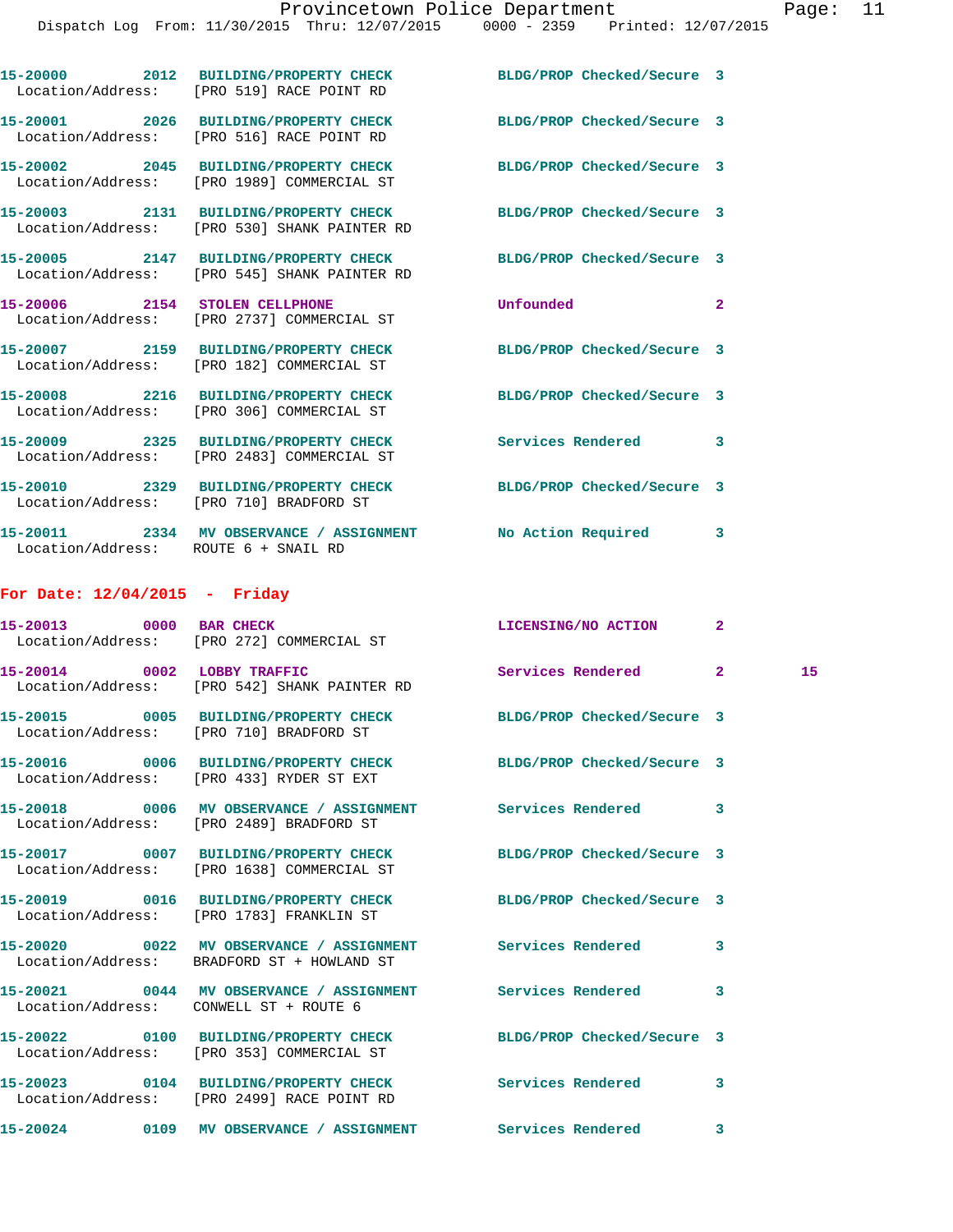|                                                               | Provincetown Police Department<br>Dispatch Log From: 11/30/2015 Thru: 12/07/2015 0000 - 2359 Printed: 12/07/2015 |                            |                |
|---------------------------------------------------------------|------------------------------------------------------------------------------------------------------------------|----------------------------|----------------|
|                                                               | Location/Address: BRADFORD ST + RYDER ST                                                                         |                            |                |
| 15-20025                                                      | 0113 BUILDING/PROPERTY CHECK BLDG/PROP Checked/Secure 3<br>Location/Address: [PRO 530] SHANK PAINTER RD          |                            |                |
| Location/Address: [PRO 521] ROUTE 6                           | 15-20026 0145 BUILDING/PROPERTY CHECK                                                                            | <b>Services Rendered</b>   | 3              |
|                                                               | 15-20027 0217 BUILDING/PROPERTY CHECK<br>Location/Address: [PRO 519] RACE POINT RD                               | BLDG/PROP Checked/Secure 3 |                |
|                                                               | 15-20028 0219 BUILDING/PROPERTY CHECK<br>Location/Address: [PRO 516] RACE POINT RD                               | BLDG/PROP Checked/Secure 3 |                |
|                                                               | 15-20029 0305 BUILDING/PROPERTY CHECK<br>Location/Address: [PRO 1778] SHANK PAINTER RD                           | BLDG/PROP Checked/Secure 3 |                |
| Location/Address: [PRO 554] TREMONT ST                        | 15-20030 0429 BUILDING/PROPERTY CHECK                                                                            | BLDG/PROP Checked/Secure 3 |                |
|                                                               | 15-20032 0531 BUILDING/PROPERTY CHECK<br>Location/Address: [PRO 3430] COMMERCIAL ST                              | <b>Services Rendered</b>   | 3              |
|                                                               | 15-20031 0533 BUILDING/PROPERTY CHECK<br>Location/Address: [PRO 1645] HARRY KEMP WAY                             | BLDG/PROP Checked/Secure 3 |                |
|                                                               | 15-20034 0539 MV OBSERVANCE / ASSIGNMENT<br>Location/Address: [PRO 3430] COMMERCIAL ST                           | <b>Services Rendered</b>   | 3              |
|                                                               | 15-20033 0540 BUILDING/PROPERTY CHECK<br>Location/Address: [PRO 444] HIGH POLE HILL                              | BLDG/PROP Checked/Secure 3 |                |
|                                                               | 15-20035 0551 MV OBSERVANCE / ASSIGNMENT<br>Location/Address: [PRO 447] JEROME SMITH RD                          | <b>Services Rendered</b>   | 3              |
| 15-20036                                                      | 0602 BUILDING/PROPERTY CHECK<br>Location/Address: [PRO 395] COMMERCIAL ST                                        | Services Rendered          | 3              |
| Location/Address: [PRO 2521] ROUTE 6                          | 15-20037 0606 MV OBSERVANCE / ASSIGNMENT Services Rendered                                                       |                            | 3              |
| 15-20038                                                      | 0735 BUILDING/PROPERTY CHECK BLDG/PROP Checked/Secure 3<br>Location/Address: [PRO 447] JEROME SMITH RD           |                            |                |
|                                                               | 15-20039 0755 BUILDING/PROPERTY CHECK BLDG/PROP Checked/Secure 3<br>Location/Address: [PRO 3033] COMMERCIAL ST   |                            |                |
| Location/Address: [PRO 3287] ROUTE 6                          | 15-20040 0801 BUILDING/PROPERTY CHECK                                                                            | BLDG/PROP Checked/Secure 3 |                |
| Location/Address: [PRO 569] WINSLOW ST                        | 15-20041 0804 SERVICE CALL/SCHOOL                                                                                | Services Rendered          | 3              |
|                                                               | 15-20042 0809 MEDICAL EMERGENCY<br>Location/Address: [PRO 3296] SHANK PAINTER RD                                 | Transported to Hospital    | 1              |
|                                                               | 15-20043 0826 SERVICE CALL/COURT<br>Location/Address: [PRO 542] SHANK PAINTER RD                                 | Services Rendered          | 3              |
| 15-20045 0839 PARK, WALK & TALK                               | Location/Address: [PRO 285] COMMERCIAL ST                                                                        | Services Rendered          | $\overline{a}$ |
| Location/Address: [PRO 2513] ROUTE 6                          | 15-20046 0901 MV OBSERVANCE / ASSIGNMENT Services Rendered                                                       |                            | 3.             |
|                                                               | 15-20047 0913 ANIMAL CALL/PET PANTRY Services Rendered<br>Location/Address: [PRO 3296] SHANK PAINTER RD          |                            | $\mathbf{2}$   |
| 15-20048 0927 MV STOP<br>Location/Address: [PRO 2521] ROUTE 6 |                                                                                                                  | Citation/Warning Issued    | 3              |

Page:  $12$ <br> $15$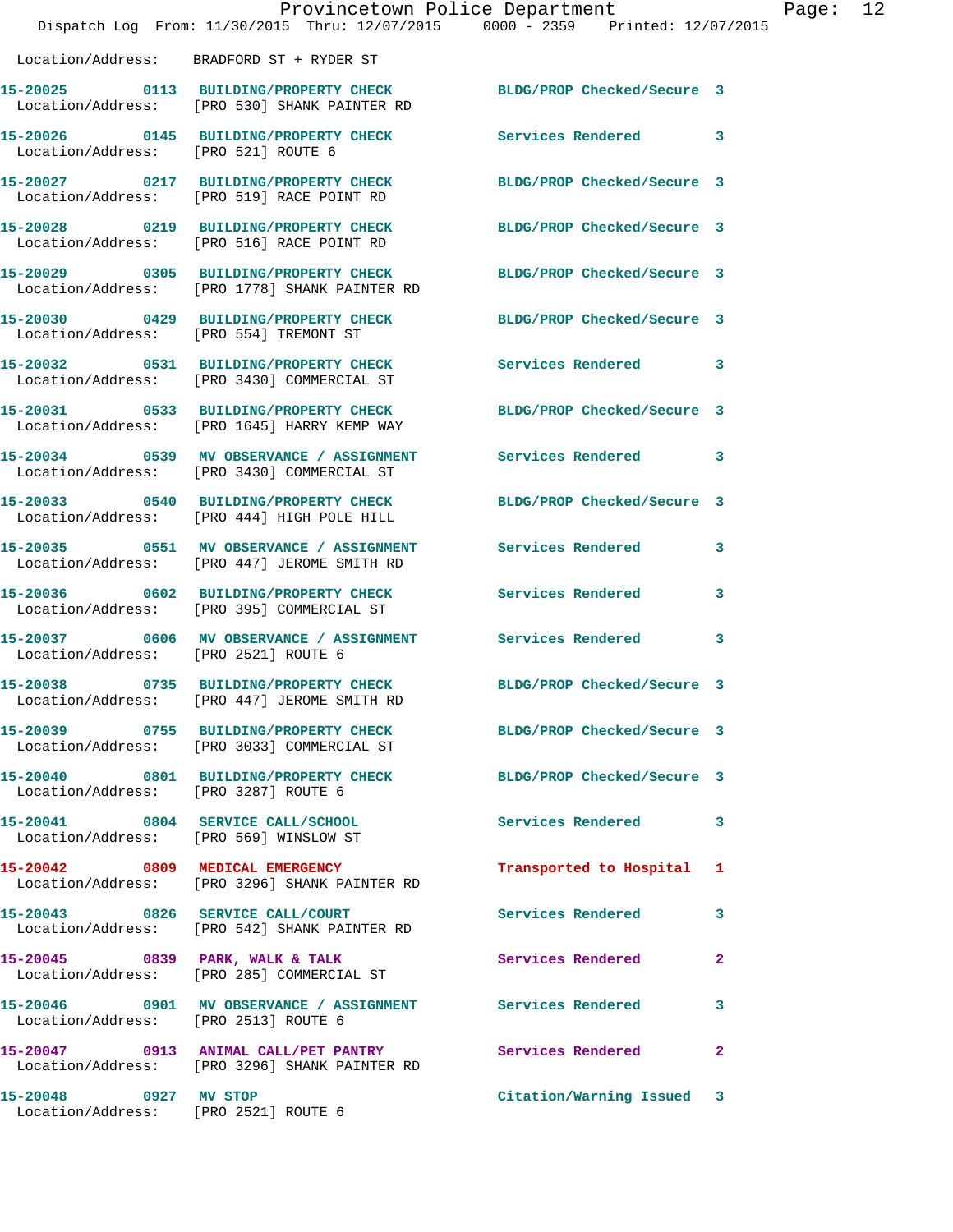|                                                               | Provincetown Police Department<br>Dispatch Log From: 11/30/2015 Thru: 12/07/2015 0000 - 2359 Printed: 12/07/2015 |                            | $\mathbf{P}$            |
|---------------------------------------------------------------|------------------------------------------------------------------------------------------------------------------|----------------------------|-------------------------|
|                                                               | 15-20049 0929 BUILDING/PROPERTY CHECK BLDG/PROP Checked/Secure 3<br>Location/Address: [PRO 1638] COMMERCIAL ST   |                            |                         |
|                                                               | 15-20050 1011 BUILDING/PROPERTY CHECK<br>Location/Address: [PRO 75] CAPTAIN BERTIE RD                            | Services Rendered          | 3                       |
| Location/Address: [PRO 571] ALDEN ST                          | 15-20051 1014 BUILDING/PROPERTY CHECK BLDG/PROP Checked/Secure 3                                                 |                            |                         |
| Location/Address: COMMERCIAL ST                               | 15-20052 1024 PARK, WALK & TALK                                                                                  | Services Rendered          | $\overline{a}$          |
|                                                               | 15-20053 1033 SERVICE CALL/SCHOOL 5ervices Rendered<br>Location/Address: [PRO 569] WINSLOW ST                    |                            | 3                       |
|                                                               | 15-20054 1049 MV COMPLAINT<br>Location/Address: [PRO 2737] COMMERCIAL ST                                         | SPOKEN TO                  | $\overline{a}$          |
|                                                               | 15-20055 1104 BUILDING/PROPERTY CHECK BLDG/PROP Checked/Secure 3<br>Location/Address: [PRO 2194] COMMERCIAL ST   |                            |                         |
| Location/Address: BRADFORD ST                                 | 15-20056 1119 BUILDING/PROPERTY CHECK BLDG/PROP Checked/Secure 3                                                 |                            |                         |
|                                                               | 15-20057 1124 BUILDING/PROPERTY CHECK<br>Location/Address: [PRO 564] BAYBERRY AVE                                | Services Rendered          | 3                       |
|                                                               | 15-20058 1125 MV OBSERVANCE / ASSIGNMENT Services Rendered<br>Location/Address: [PRO 94] BRADFORD ST             |                            | 3                       |
|                                                               | 15-20059 1156 BUILDING/PROPERTY CHECK<br>Location/Address: [PRO 1780] JOHNSON ST                                 | BLDG/PROP Checked/Secure 3 |                         |
|                                                               | 15-20060 1207 BUILDING/PROPERTY CHECK Services Rendered<br>Location/Address: [PRO 2483] COMMERCIAL ST            |                            | 3                       |
|                                                               | 15-20061 1216 BUILDING/PROPERTY CHECK Services Rendered<br>Location/Address: [PRO 2898] JEROME SMITH RD          |                            | 3                       |
| 15-20062 1248 MV COMPLAINT<br>Location/Address: COMMERCIAL ST |                                                                                                                  | Services Rendered          | $\overline{\mathbf{2}}$ |
|                                                               | 15-20063 1259 ASSIST AGENCY / MUTUAL AID<br>Location/Address: [PRO 519] RACE POINT RD                            | <b>Services Rendered</b>   | 3                       |
| 15-20064 1435 ANIMAL CALL                                     | Location/Address: [PRO 713] BRADFORD ST                                                                          | Services Rendered          | $\overline{2}$          |
|                                                               | 15-20065 1551 PARKING SPACE COMPLAINT<br>Location/Address: [PRO 4007] STANDISH ST                                | Services Rendered          | 3                       |
|                                                               | 15-20066 1559 PARK, WALK & TALK<br>Location/Address: [PRO 175] COMMERCIAL ST                                     | Services Rendered          | $\overline{2}$          |
| Location/Address: SHANK PAINTER RD                            | 15-20067 1641 MV OBSERVANCE / ASSIGNMENT Services Rendered                                                       |                            | 3                       |
|                                                               | 15-20068 1651 LOST BLACK WALLET<br>Location/Address: [PRO 1952] COMMERCIAL ST                                    | Services Rendered          | 3                       |
|                                                               | 15-20069 1654 LOST BLUE METAL WALLET<br>Location/Address: [PRO 542] SHANK PAINTER RD                             | Services Rendered          | 3                       |
|                                                               | 15-20070 1719 BUILDING/PROPERTY CHECK<br>Location/Address: [PRO 75] CAPTAIN BERTIE RD                            | BLDG/PROP Checked/Secure 3 |                         |
|                                                               | 15-20071 1741 MV OBSERVANCE / ASSIGNMENT Services Rendered<br>Location/Address: CONWELL ST + CEMETERY RD         |                            | 3                       |
|                                                               |                                                                                                                  |                            |                         |

**15-20072 1808 MV STOP VERBAL WARNING 3** 

Location/Address: [PRO 2479] ROUTE 6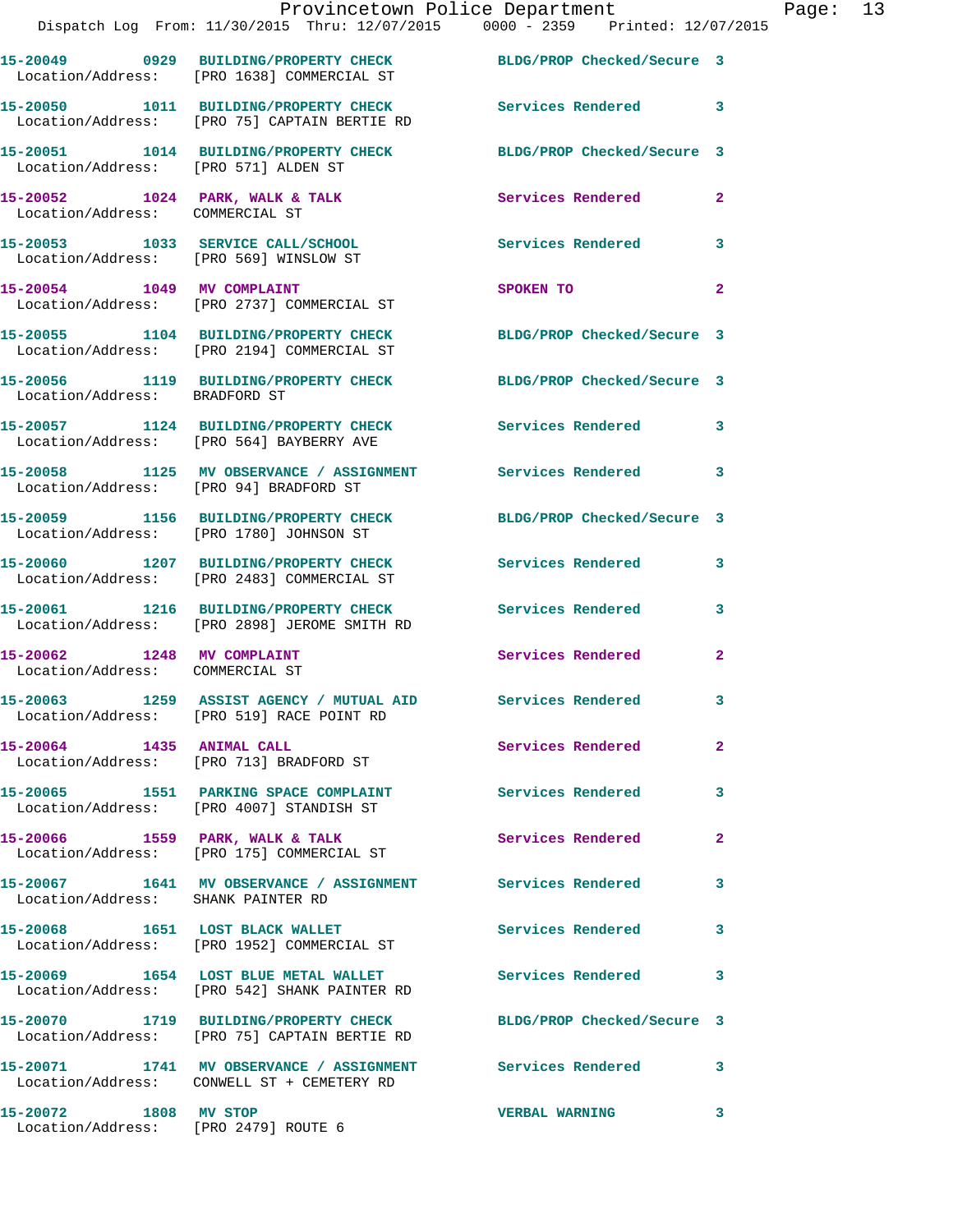|                                        | 15-20073 1813 BUILDING/PROPERTY CHECK BLDG/PROP Checked/Secure 3<br>Location/Address: [PRO 1638] COMMERCIAL ST   |                            |                |    |
|----------------------------------------|------------------------------------------------------------------------------------------------------------------|----------------------------|----------------|----|
|                                        | 15-20074 1910 BUILDING/PROPERTY CHECK Services Rendered 3<br>Location/Address: [PRO 2500] COMMERCIAL ST          |                            |                |    |
| Location/Address: SHANK PAINTER RD     | 15-20075 1940 MV OBSERVANCE / ASSIGNMENT Services Rendered 3                                                     |                            |                |    |
| Location/Address: [PRO 3287] ROUTE 6   | 15-20076 1945 BUILDING/PROPERTY CHECK BLDG/PROP Checked/Secure 3                                                 |                            |                |    |
| Location/Address: [PRO 94] BRADFORD ST | 15-20077 2032 BUILDING/PROPERTY CHECK Services Rendered 3                                                        |                            |                |    |
|                                        | 15-20078 2036 FALL/RESCUE<br>Location/Address: [PRO 1014] NELSON AVE                                             | Services Rendered          | 1              |    |
|                                        | 15-20079 2112 BUILDING/PROPERTY CHECK BLDG/PROP Checked/Secure 3<br>Location/Address: [PRO 182] COMMERCIAL ST    |                            |                |    |
|                                        | 15-20080 2316 BURGLAR ALARM<br>Location/Address: [PRO 3296] SHANK PAINTER RD                                     | False Alarm                | 1              |    |
| 15-20082 2352 BAR CHECK                | Location/Address: [PRO 3443] COMMERCIAL ST                                                                       | Services Rendered          | $\overline{2}$ |    |
| For Date: $12/05/2015$ - Saturday      |                                                                                                                  |                            |                |    |
|                                        | 15-20083 0000 LOBBY TRAFFIC<br>Location/Address: [PRO 542] SHANK PAINTER RD                                      | Services Rendered 2        |                | 15 |
|                                        | 15-20084 0018 BUILDING/PROPERTY CHECK<br>Location/Address: [PRO 353] COMMERCIAL ST                               | BLDG/PROP Checked/Secure 3 |                |    |
|                                        | 15-20085 0050 BURGLAR ALARM<br>Location/Address: [PRO 2087] HARRY KEMP WAY                                       | False Alarm                | 1              |    |
|                                        | 15-20087 0111 BUILDING/PROPERTY CHECK BLDG/PROP Checked/Secure 3<br>Location/Address: [PRO 105] COMMERCIAL ST    |                            |                |    |
|                                        | 15-20086      0112   MV OBSERVANCE / ASSIGNMENT      Services Rendered<br>Location/Address: [PRO 37] BRADFORD ST |                            | 3              |    |
| 15-20088                               | 0122 MV OBSERVANCE / ASSIGNMENT<br>Location/Address: BRADFORD ST + HOWLAND ST                                    | Services Rendered          | 3              |    |
|                                        | 15-20089 0156 BUILDING/PROPERTY CHECK<br>Location/Address: [PRO 539] SHANK PAINTER RD                            | BLDG/PROP Checked/Secure 3 |                |    |
|                                        | 15-20090 0158 BUILDING/PROPERTY CHECK<br>Location/Address: [PRO 710] BRADFORD ST                                 | BLDG/PROP Checked/Secure 3 |                |    |
|                                        | 15-20092  0239 BUILDING/PROPERTY CHECK<br>Location/Address: [PRO 3033] COMMERCIAL ST                             | BLDG/PROP Checked/Secure 3 |                |    |
|                                        | Location/Address: [PRO 1783] FRANKLIN ST                                                                         | BLDG/PROP Checked/Secure 3 |                |    |

**15-20093 0313 BUILDING/PROPERTY CHECK BLDG/PROP Checked/Secure 3**  Location/Address: [PRO 516] RACE POINT RD

**15-20094 0421 BUILDING/PROPERTY CHECK BLDG/PROP Checked/Secure 3**  Location/Address: [PRO 433] RYDER ST EXT

**15-20095 0421 BUILDING/PROPERTY CHECK BLDG/PROP Checked/Secure 3**  Location/Address: [PRO 530] SHANK PAINTER RD

**15-20096 0535 MV OBSERVANCE / ASSIGNMENT Services Rendered 3**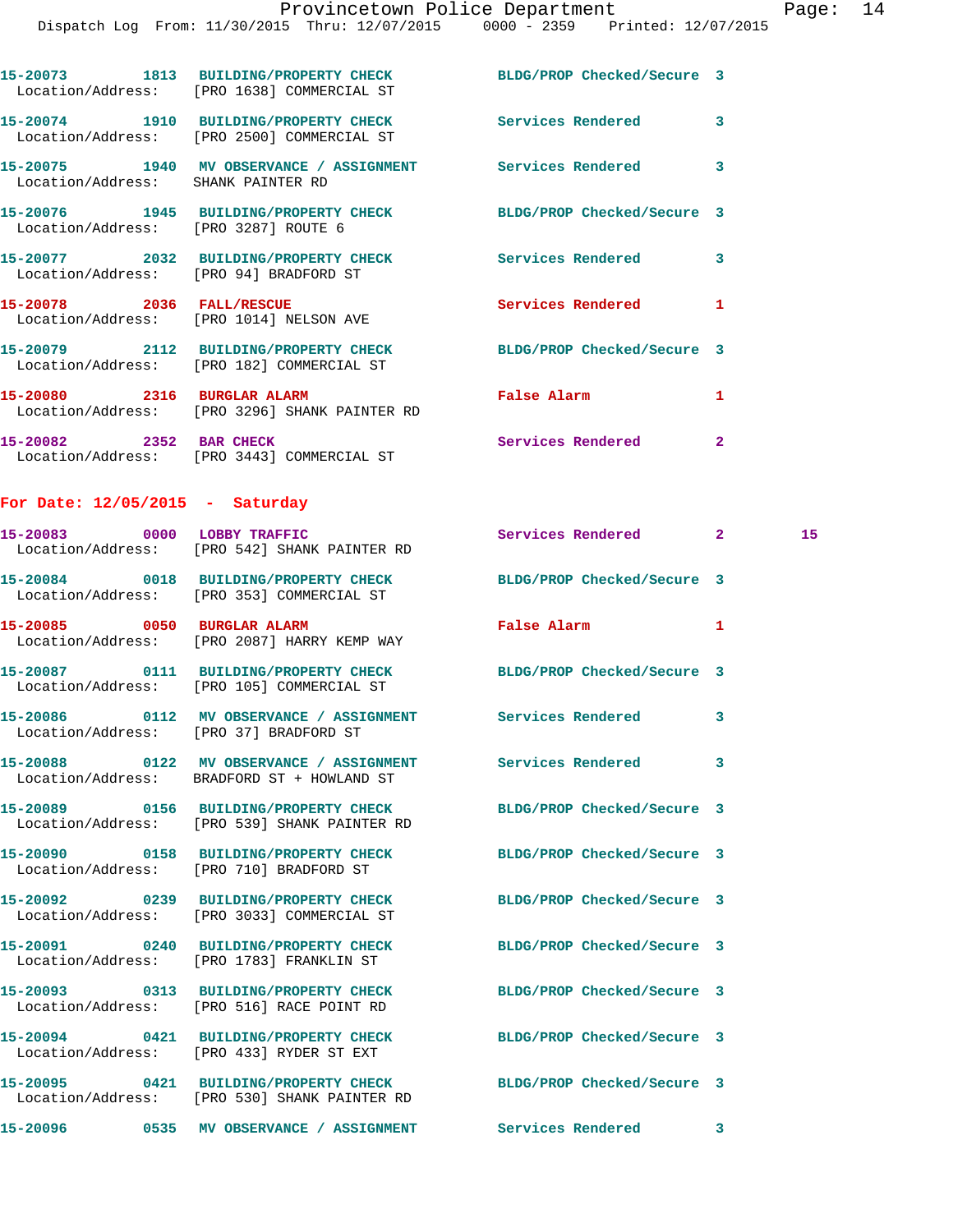|                                                              | Dispatch Log From: 11/30/2015 Thru: 12/07/2015 0000 - 2359 Printed: 12/07/2015                                       | Provincetown Police Department |                | Page: 15 |  |
|--------------------------------------------------------------|----------------------------------------------------------------------------------------------------------------------|--------------------------------|----------------|----------|--|
| Location/Address: ROUTE 6                                    |                                                                                                                      |                                |                |          |  |
|                                                              | 15-20097 0541 MV OBSERVANCE / ASSIGNMENT Services Rendered 3<br>Location/Address: SHANK PAINTER RD + JEROME SMITH RD |                                |                |          |  |
| 15-20098 0550 MV STOP<br>Location/Address: [PRO 521] ROUTE 6 |                                                                                                                      | <b>VERBAL WARNING</b>          | 3              |          |  |
| Location/Address: [PRO 3440] ROUTE 6                         | 15-20100 0755 MV DISABLED                                                                                            | No Action Required 2           |                |          |  |
|                                                              | 15-20101 0816 BUILDING/PROPERTY CHECK BLDG/PROP Checked/Secure 3<br>Location/Address: [PRO 509] PILGRIM HEIGHTS RD   |                                |                |          |  |
| Location/Address: [PRO 3287] ROUTE 6                         | 15-20102 0834 BUILDING/PROPERTY CHECK BLDG/PROP Checked/Secure 3                                                     |                                |                |          |  |
|                                                              | 15-20103 0856 BUILDING/PROPERTY CHECK BLDG/PROP Checked/Secure 3<br>Location/Address: [PRO 2500] COMMERCIAL ST       |                                |                |          |  |
| 15-20104 0931 FUNERAL                                        | Location/Address: [PRO 1645] HARRY KEMP WAY                                                                          | Services Rendered 3            |                |          |  |
| Location/Address: [PRO 571] ALDEN ST                         | 15-20105 0934 BUILDING/PROPERTY CHECK BLDG/PROP Checked/Secure 3                                                     |                                |                |          |  |
| Location/Address: [PRO 2521] ROUTE 6                         | 15-20106 1006 MV OBSERVANCE / ASSIGNMENT No Action Required 3                                                        |                                |                |          |  |
|                                                              | 15-20107 1039 BUILDING/PROPERTY CHECK BLDG/PROP Checked/Secure 3<br>Location/Address: [PRO 2483] COMMERCIAL ST       |                                |                |          |  |
|                                                              | 15-20108 1121 PARK, WALK & TALK<br>Location/Address: [PRO 3296] SHANK PAINTER RD                                     | <b>Services Rendered</b>       | $\mathbf{2}$   |          |  |
|                                                              | 15-20111 1237 BUILDING/PROPERTY CHECK BLDG/PROP Checked/Secure 3<br>Location/Address: [PRO 447] JEROME SMITH RD      |                                |                |          |  |
|                                                              | 15-20112 1241 MV OBSERVANCE / ASSIGNMENT<br>Location/Address: SHANK PAINTER RD + JEROME SMITH RD                     | No Action Required 3           |                |          |  |
|                                                              | 15-20113 1252 BUILDING/PROPERTY CHECK<br>Location/Address: [PRO 3033] COMMERCIAL ST                                  | BLDG/PROP Checked/Secure 3     |                |          |  |
| 15-20114 1306 IRS SCAM                                       | Location/Address: [PRO 542] SHANK PAINTER RD                                                                         | SPOKEN TO                      | $\mathbf{2}$   |          |  |
|                                                              | 15-20115   1318   PARKING COMPLAINT / GENERAL   SPOKEN TO<br>Location/Address:   COMMERCIAL ST                       |                                | 3              |          |  |
|                                                              | 15-20116 1402 SERVICE CALL<br>Location: [PRO 3431] LOPES SQUARE                                                      | Services Rendered              | 3              |          |  |
|                                                              | 15-20117 1405 FIRE/CIGARETTE RECEPTICAL Extinguished<br>Location: [PRO 3431] LOPES SQUARE                            |                                | $\mathbf{1}$   |          |  |
|                                                              | 15-20118 1415 BUILDING/PROPERTY CHECK BLDG/PROP Checked/Secure 3<br>Location/Address: [PRO 519] RACE POINT RD        |                                |                |          |  |
|                                                              | 15-20119 1507 PARK, WALK & TALK<br>Location/Address: [PRO 569] WINSLOW ST                                            | Services Rendered              | $\mathbf{2}$   |          |  |
|                                                              | 15-20120 1533 FOUND PURSE/RETURNED<br>Location/Address: COURT ST + BRADFORD ST                                       | Services Rendered 3            |                | 1        |  |
|                                                              | 15-20121 1638 PARK, WALK & TALK<br>Location/Address: [PRO 105] COMMERCIAL ST                                         | Services Rendered              | $\overline{2}$ |          |  |
|                                                              | 15-20123 1734 BUILDING/PROPERTY CHECK Services Rendered                                                              |                                | 3              |          |  |

Location/Address: [PRO 3430] COMMERCIAL ST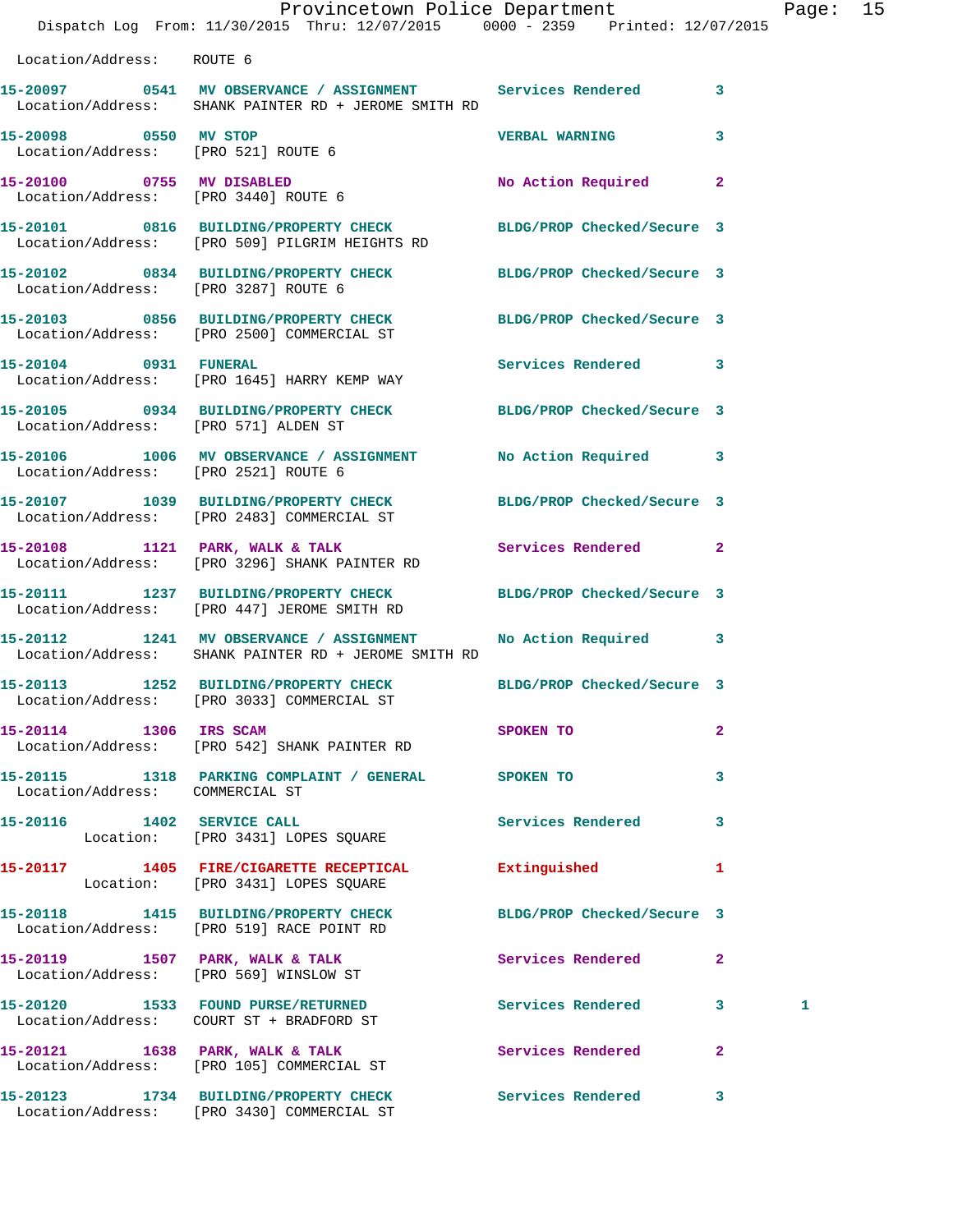|                               | Dispatch Log From: 11/30/2015 Thru: 12/07/2015 0000 - 2359 Printed: 12/07/2015                                 |                            |                |  |
|-------------------------------|----------------------------------------------------------------------------------------------------------------|----------------------------|----------------|--|
|                               | 15-20124 1805 BURGLAR ALARM<br>Location/Address: [PRO 9] BAYBERRY AVE                                          | False Alarm                | $\mathbf{1}$   |  |
|                               | 15-20125 1830 PARKED MV COMPLAINT<br>Location/Address: [PRO 2616] COMMERCIAL ST                                | Services Rendered 2        |                |  |
|                               | 15-20126 1910 BUILDING/PROPERTY CHECK BLDG/PROP Checked/Secure 3<br>Location/Address: [PRO 2483] COMMERCIAL ST |                            |                |  |
|                               | 15-20127 2004 BUILDING/PROPERTY CHECK Services Rendered 3<br>Location/Address: [PRO 94] BRADFORD ST            |                            |                |  |
|                               | 15-20128 2014 NOISE COMPLAINT<br>Location/Address: [PRO 1141] WEBSTER PL                                       | Services Rendered          | 1              |  |
|                               | 15-20129 2109 BUILDING/PROPERTY CHECK BLDG/PROP Checked/Secure 3<br>Location/Address: [PRO 182] COMMERCIAL ST  |                            |                |  |
|                               | 15-20130 2112 BURGLAR ALARM<br>Location/Address: [PRO 1878] CREEK HILL RD                                      | False Alarm                | 1              |  |
|                               | 15-20131 2135 BUILDING/PROPERTY CHECK Services Rendered<br>Location/Address: [PRO 2540] RACE POINT RD          |                            | 3              |  |
|                               | 15-20132 2227 FIRE LANE VIOLATION<br>Location/Address: [PRO 208] COMMERCIAL ST                                 | Services Rendered          | $\overline{2}$ |  |
|                               | 15-20133 2312 BUILDING/PROPERTY CHECK BLDG/PROP Checked/Secure 3<br>Location/Address: [PRO 710] BRADFORD ST    |                            |                |  |
|                               | 15-20135 2340 BUILDING/PROPERTY CHECK BLDG/PROP Checked/Secure 3<br>Location/Address: [PRO 1783] FRANKLIN ST   |                            |                |  |
|                               | 15-20137 2352 MV OBSERVANCE / ASSIGNMENT Services Rendered<br>Location/Address: COMMERCIAL ST + SNAIL RD       |                            | 3              |  |
| For Date: 12/06/2015 - Sunday |                                                                                                                |                            |                |  |
|                               | 15-20136 0000 LOBBY TRAFFIC<br>Location/Address: [PRO 542] SHANK PAINTER RD                                    | Services Rendered 2        | 12             |  |
|                               | 15-20138 0026 BUILDING/PROPERTY CHECK BLDG/PROP Checked/Secure 3<br>Location/Address: [PRO 353] COMMERCIAL ST  |                            |                |  |
|                               | 15-20140 0043 BUILDING/PROPERTY CHECK BLDG/PROP Checked/Secure 3<br>Location/Address: [PRO 1830] BRADFORD ST   |                            |                |  |
|                               | 15-20141 0049 MV OBSERVANCE / ASSIGNMENT Services Rendered<br>Location/Address: [PRO 3004] BRADFORD ST         |                            | 3              |  |
|                               | 15-20142 0055 MEDICAL EMERGENCY/LIFT ASSIST Services Rendered<br>Location/Address: [PRO 442] HARRY KEMP WAY    |                            | 1              |  |
|                               | 15-20143 0117 BUILDING/PROPERTY CHECK<br>Location/Address: [PRO 433] RYDER ST EXT                              | BLDG/PROP Checked/Secure 3 |                |  |
|                               | 15-20144 0217 BUILDING/PROPERTY CHECK<br>Location/Address: [PRO 3259] MACMILLAN WHARF                          | <b>Services Rendered</b>   | 3              |  |

**15-20145 0218 BUILDING/PROPERTY CHECK BLDG/PROP Checked/Secure 3**  Location/Address: [PRO 175] COMMERCIAL ST

**15-20146 0228 MV OBSERVANCE / ASSIGNMENT Services Rendered 3**  Location/Address: HOWLAND ST + BRADFORD ST **15-20147 0335 BUILDING/PROPERTY CHECK BLDG/PROP Checked/Secure 3**  Location/Address: [PRO 545] SHANK PAINTER RD

Location/Address: [PRO 516] RACE POINT RD

**15-20148 0356 BUILDING/PROPERTY CHECK BLDG/PROP Checked/Secure 3**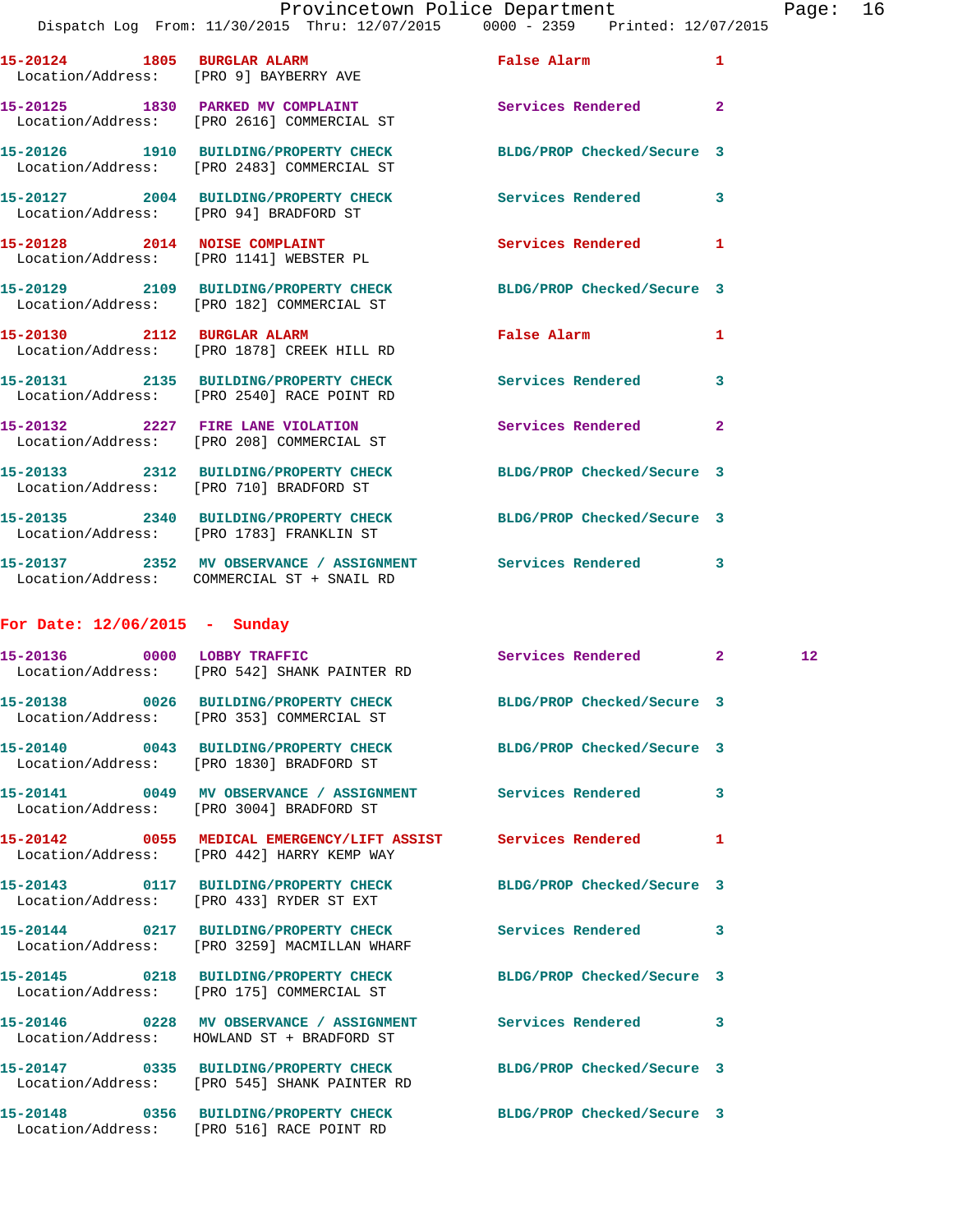|                                                                           | 15-20149 0447 BUILDING/PROPERTY CHECK<br>Location/Address: [PRO 447] JEROME SMITH RD   | BLDG/PROP Checked/Secure 3                    |                |
|---------------------------------------------------------------------------|----------------------------------------------------------------------------------------|-----------------------------------------------|----------------|
|                                                                           | 15-20150 0513 BUILDING/PROPERTY CHECK<br>Location/Address: [PRO 1646] WINSLOW ST       | BLDG/PROP Checked/Secure 3                    |                |
|                                                                           | 15-20151 0528 BUILDING/PROPERTY CHECK<br>Location/Address: [PRO 444] HIGH POLE HILL    | BLDG/PROP Checked/Secure 3                    |                |
|                                                                           | 15-20152 0603 BUILDING/PROPERTY CHECK<br>Location/Address: [PRO 2490] PROVINCELANDS RD | Services Rendered 3                           |                |
|                                                                           | 15-20153 0604 BUILDING/PROPERTY CHECK<br>Location/Address: [PRO 444] HIGH POLE HILL    | BLDG/PROP Checked/Secure 3                    |                |
|                                                                           | 15-20154 0605 BUILDING/PROPERTY CHECK<br>Location/Address: [PRO 2977] COMMERCIAL ST    | BLDG/PROP Checked/Secure 3                    |                |
|                                                                           | 15-20155 0608 MEDICAL EMERGENCY/FALL<br>Location/Address: [PRO 1296] BRADFORD ST       | Transported to Hospital 1                     |                |
|                                                                           | 15-20156 0647 ANIMAL CALL<br>Location/Address: [PRO 542] SHANK PAINTER RD              | Services Rendered                             | $\mathbf{2}$   |
| 15-20158 0907 HAZARDS<br>Location/Address: JOHNSON ST                     |                                                                                        | Services Rendered                             | $\mathbf{2}$   |
|                                                                           | 15-20160 1135 LOST SHOULDER BAG<br>Location/Address: [PRO 542] SHANK PAINTER RD        | Services Rendered                             | 3              |
| 15-20161 1219 ANIMAL CALL                                                 | Location/Address: [PRO 1189] COMMERCIAL ST                                             | <b>GONE ON ARRIVAL</b>                        | $\mathbf{2}$   |
| 15-20162 1327 CO BURGLAR                                                  | Location/Address: [PRO 269] COMMERCIAL ST                                              | False Alarm                                   | $\mathbf{1}$   |
| 15-20163 1445 PARKED MV COMPLAINT<br>Location/Address: [PRO 2513] ROUTE 6 |                                                                                        | <b>GONE ON ARRIVAL</b>                        | $\overline{2}$ |
|                                                                           | 15-20164 1509 BUILDING/PROPERTY CHECK<br>Location/Address: [PRO 519] RACE POINT RD     | BLDG/PROP Checked/Secure 3                    |                |
|                                                                           | 15-20165 1521 PARK, WALK & TALK<br>Location/Address: [PRO 105] COMMERCIAL ST           | Services Rendered 2                           |                |
| 15-20166 1531 WATER DEPT. CALL                                            | Location/Address: [PRO 1992] COMMERCIAL ST                                             | Taken/Referred to Other 3                     |                |
| 15-20167 1602 MISSING PERSON                                              | Location/Address: [PRO 2754] ROUTE 6                                                   | No Action Required 1                          |                |
|                                                                           | Location/Address: [PRO 1953] COMMERCIAL ST                                             | Services Rendered                             | 3              |
|                                                                           | 15-20169 1632 BUILDING/PROPERTY CHECK<br>Location/Address: [PRO 3033] COMMERCIAL ST    | BLDG/PROP Checked/Secure 3                    |                |
| Location/Address: [PRO 2513] ROUTE 6                                      |                                                                                        | <b>VERBAL WARNING</b>                         | 3              |
|                                                                           | 15-20171 1729 BUILDING/PROPERTY CHECK<br>Location/Address: [PRO 2483] COMMERCIAL ST    | BLDG/PROP Checked/Secure 3                    |                |
|                                                                           | 15-20172 1746 BOAT/HARBORMASTER<br>Location/Address: [PRO 2499] RACE POINT RD          | No Action Required                            | $\mathbf{2}$   |
| 15-20173 1830 FIRST AID ASSIST                                            | Location/Address: [PRO 965] KIMBERLY LN                                                | Services Rendered<br>$\overline{\phantom{0}}$ |                |
|                                                                           | 15-20174 1837 BUILDING/PROPERTY CHECK                                                  | BLDG/PROP Checked/Secure 3                    |                |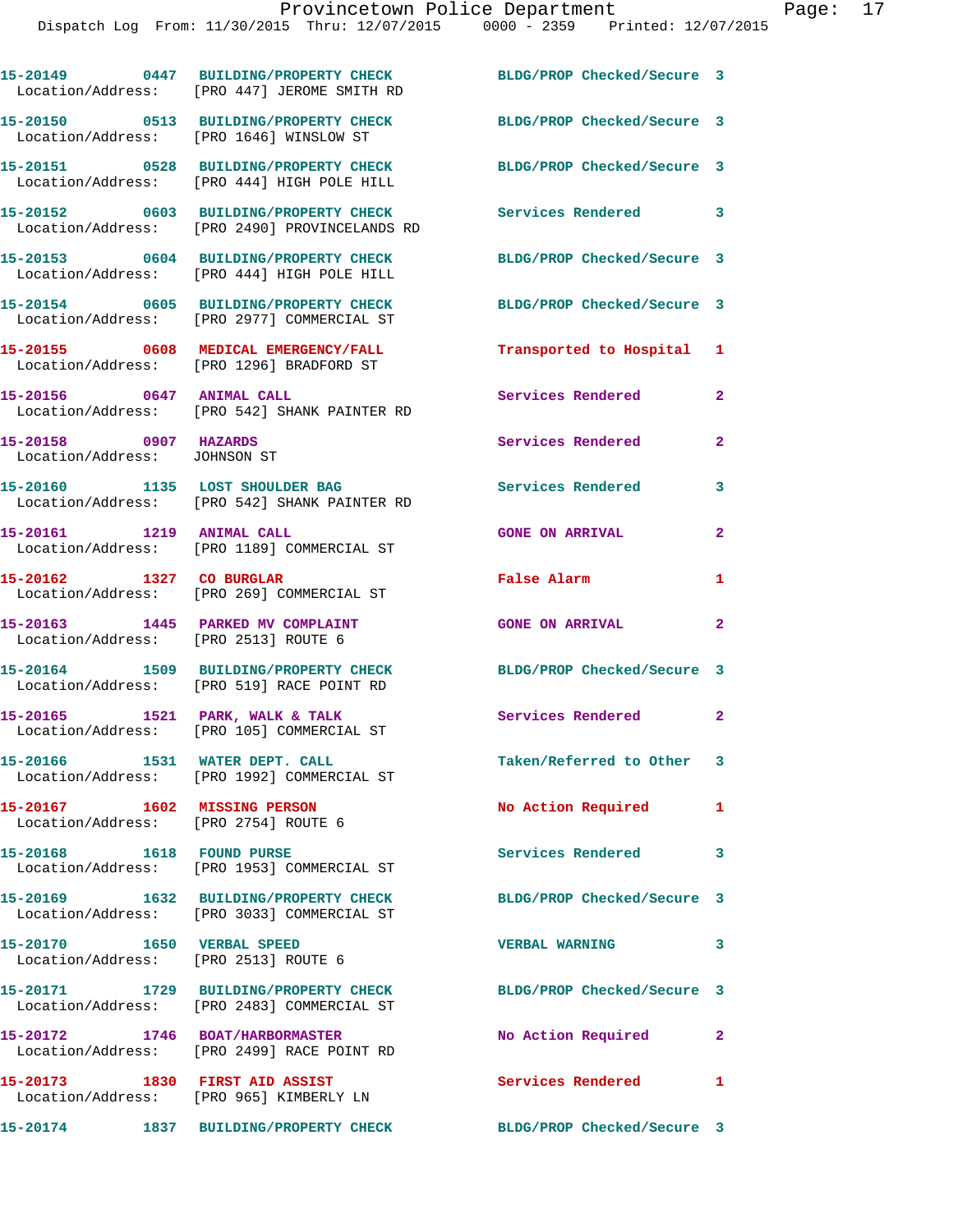|                                                    | Provincetown Police Department                                                                                    |                            |                |
|----------------------------------------------------|-------------------------------------------------------------------------------------------------------------------|----------------------------|----------------|
|                                                    | Dispatch Log From: 11/30/2015 Thru: 12/07/2015 0000 - 2359 Printed: 12/07/2015                                    |                            |                |
|                                                    | Location/Address: [PRO 182] COMMERCIAL ST                                                                         |                            |                |
|                                                    | 15-20177 1921 BUILDING/PROPERTY CHECK<br>Location/Address: [PRO 1783] FRANKLIN ST                                 | BLDG/PROP Checked/Secure 3 |                |
| Location/Address: [PRO 571] ALDEN ST               | 15-20176 1922 BUILDING/PROPERTY CHECK                                                                             | BLDG/PROP Checked/Secure 3 |                |
|                                                    | 15-20178 2127 BUILDING/PROPERTY CHECK<br>Location/Address: [PRO 1830] BRADFORD ST                                 | BLDG/PROP Checked/Secure 3 |                |
|                                                    | 15-20179 2202 WELL-BEING CHECK<br>Location/Address: [PRO 1283] BANGS ST                                           | <b>Services Rendered</b>   | 3              |
|                                                    | 15-20181 2330 BUILDING/PROPERTY CHECK BLDG/PROP Checked/Secure 3<br>Location/Address: [PRO 545] SHANK PAINTER RD  |                            |                |
|                                                    | 15-20180 2332 BUILDING/PROPERTY CHECK<br>Location/Address: [PRO 512] PRINCE ST                                    | BLDG/PROP Checked/Secure 3 |                |
|                                                    | 15-20182 2335 MV OBSERVANCE / ASSIGNMENT Services Rendered<br>Location/Address: [PRO 3231] BRADFORD ST            |                            | 3              |
| For Date: $12/07/2015$ - Monday                    |                                                                                                                   |                            |                |
|                                                    | 15-20183 0000 LOBBY TRAFFIC<br>Location/Address: [PRO 542] SHANK PAINTER RD                                       | Services Rendered          | $\mathbf{2}$   |
|                                                    | 15-20184 0021 BUILDING/PROPERTY CHECK<br>Location/Address: [PRO 1830] BRADFORD ST                                 | <b>Services Rendered</b>   | 3              |
|                                                    | 15-20185 0109 BUILDING/PROPERTY CHECK<br>Location/Address: [PRO 433] RYDER ST EXT                                 | Services Rendered          | 3              |
|                                                    | 15-20186 0114 BUILDING/PROPERTY CHECK<br>Location/Address: [PRO 1989] COMMERCIAL ST                               | BLDG/PROP Checked/Secure 3 |                |
|                                                    | 15-20187 0124 BUILDING/PROPERTY CHECK<br>Location/Address: [PRO 710] BRADFORD ST                                  | BLDG/PROP Checked/Secure 3 |                |
| 15-20188 0124 HAZARDS<br>Location/Address: ROUTE 6 |                                                                                                                   | No Action Required         | $\overline{2}$ |
|                                                    | 15-20189 0132 BUILDING/PROPERTY CHECK BLDG/PROP Checked/Secure 3<br>Location/Address: [PRO 554] TREMONT ST        |                            |                |
|                                                    | 15-20190  0140 MV OBSERVANCE / ASSIGNMENT Services Rendered<br>Location/Address: [PRO 2494] BRADFORD ST           |                            | 3              |
|                                                    | 15-20191 0221 BUILDING/PROPERTY CHECK BLDG/PROP Checked/Secure 3<br>Location/Address: [PRO 444] HIGH POLE HILL    |                            |                |
|                                                    | 15-20192 0229 BUILDING/PROPERTY CHECK BLDG/PROP Checked/Secure 3<br>Location/Address: [PRO 446] HOWLAND ST        |                            |                |
|                                                    | 15-20193 0320 BUILDING/PROPERTY CHECK BLDG/PROP Checked/Secure 3<br>Location/Address: [PRO 1778] SHANK PAINTER RD |                            |                |
|                                                    | 15-20194 0336 BUILDING/PROPERTY CHECK<br>Location/Address: [PRO 3430] COMMERCIAL ST                               | Services Rendered          | 3              |
|                                                    | 15-20195 0406 BUILDING/PROPERTY CHECK BLDG/PROP Checked/Secure 3<br>Location/Address: [PRO 3259] MACMILLAN WHARF  |                            |                |
| Location/Address: [PRO 521] ROUTE 6                | 15-20196 0432 BUILDING/PROPERTY CHECK Services Rendered                                                           |                            | 3              |
|                                                    | 15-20197 0440 BUILDING/PROPERTY CHECK<br>Location/Address: [PRO 2499] RACE POINT RD                               | BLDG/PROP Checked/Secure 3 |                |